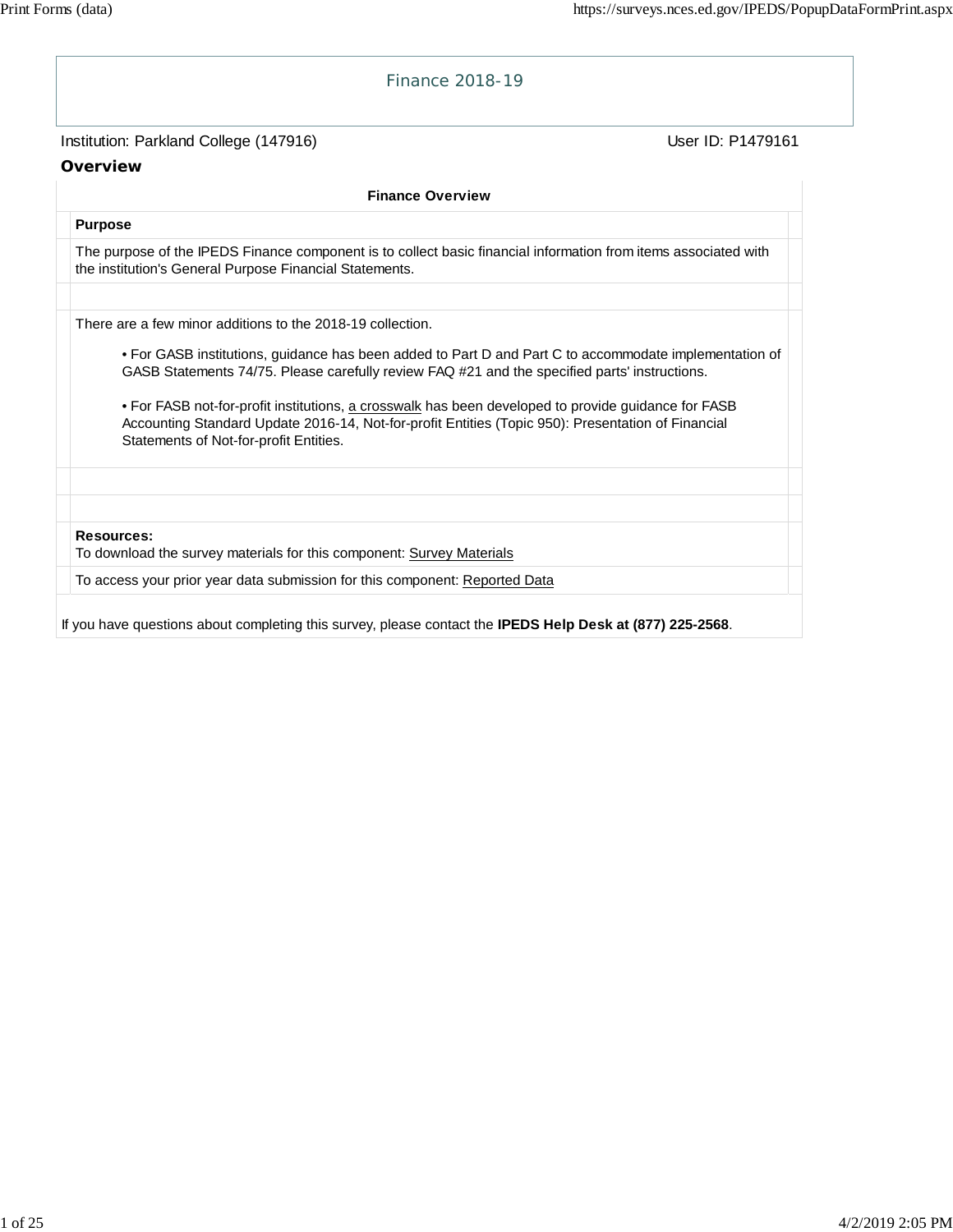### **Finance - Public Institutions' Reporting Standard**

question will determine the forms you will receive for reporting finance data.

Reporting Standard

**Please indicate which reporting standards are used to prepare your financial statements:** GASB (Governmental Accounting Standards Board), using standards of GASB 34 & 35 **O** | FASB (Financial Accounting Standards Board) **Please consult your business officer for the correct response before saving this screen.** Your response to this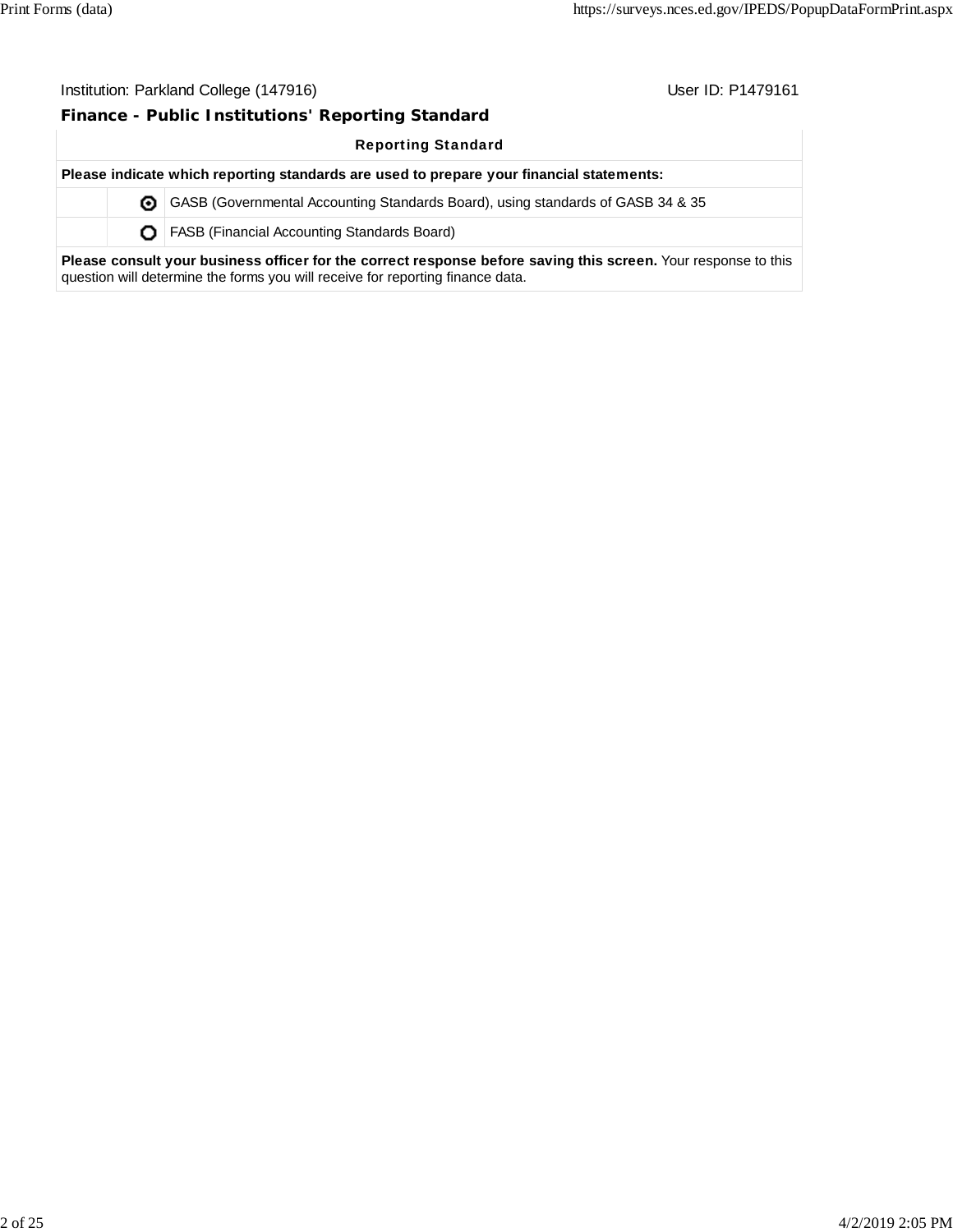|            |                            |                                                                                                                                                                                                                                                                                            |   | <b>General Information</b>                        |        |   |                           |                           |      |  |  |
|------------|----------------------------|--------------------------------------------------------------------------------------------------------------------------------------------------------------------------------------------------------------------------------------------------------------------------------------------|---|---------------------------------------------------|--------|---|---------------------------|---------------------------|------|--|--|
|            |                            | To the extent possible, the finance data requested in this report should be provided from your institution's audited<br>General Purpose Financial Statements (GPFS). Please refer to the instructions specific to each screen of the survey<br>for details and references.                 |   | <b>GASB-Reporting Institutions (aligned form)</b> |        |   |                           |                           |      |  |  |
|            |                            | 1. Fiscal Year Calendar                                                                                                                                                                                                                                                                    |   |                                                   |        |   |                           |                           |      |  |  |
|            |                            | This report covers financial activities for the 12-month fiscal year: (The fiscal year reported should be the most<br>recent fiscal year ending before October 1, 2018.)                                                                                                                   |   |                                                   |        |   |                           |                           |      |  |  |
|            |                            | Beginning: month/year (MMYYYY)                                                                                                                                                                                                                                                             |   |                                                   | Month: |   | 7 <sup>1</sup>            | Year:                     | 2017 |  |  |
|            |                            | And ending: month/year (MMYYYY)                                                                                                                                                                                                                                                            |   | Month:                                            |        | 6 | Year:                     | 2018                      |      |  |  |
|            | 2. Audit Opinion           |                                                                                                                                                                                                                                                                                            |   |                                                   |        |   |                           |                           |      |  |  |
|            |                            | Did your institution receive an unqualified opinion on its General Purpose Financial Statements from your auditor for<br>the fiscal year noted above? (If your institution is audited only in combination with another entity, answer this question<br>based on the audit of that entity.) |   |                                                   |        |   |                           |                           |      |  |  |
|            | ⊙                          | Unqualified                                                                                                                                                                                                                                                                                | О | <b>Q</b> Qualified<br>(Explain in<br>box below)   |        | О | (Explain in<br>box below) | Don't know OR in progress |      |  |  |
|            | 3. Reporting Model         | GASB Statement No. 34 offers three alternative reporting models for special-purpose governments like colleges and<br>universities. Which model is used by your institution?                                                                                                                |   |                                                   |        |   |                           |                           |      |  |  |
|            | O                          |                                                                                                                                                                                                                                                                                            |   | Business-type activities                          |        |   |                           |                           |      |  |  |
|            | o                          |                                                                                                                                                                                                                                                                                            |   |                                                   |        |   |                           |                           |      |  |  |
|            |                            | <b>Governmental Activities</b>                                                                                                                                                                                                                                                             |   |                                                   |        |   |                           |                           |      |  |  |
|            | ◉                          | Governmental Activities with Business-Type Activities                                                                                                                                                                                                                                      |   |                                                   |        |   |                           |                           |      |  |  |
|            |                            | 4. Intercollegiate Athletics<br>If your institution participates in intercollegiate athletics, are the expenses accounted for as auxiliary enterprises or<br>treated as student services?                                                                                                  |   |                                                   |        |   |                           |                           |      |  |  |
|            | ◉                          | Auxiliary enterprises                                                                                                                                                                                                                                                                      |   |                                                   |        |   |                           |                           |      |  |  |
|            | O                          | <b>Student services</b>                                                                                                                                                                                                                                                                    |   |                                                   |        |   |                           |                           |      |  |  |
|            | O                          | Does not participate in intercollegiate athletics                                                                                                                                                                                                                                          |   |                                                   |        |   |                           |                           |      |  |  |
|            | O                          | Other (specify in box below)                                                                                                                                                                                                                                                               |   |                                                   |        |   |                           |                           |      |  |  |
|            | <b>5. Endowment Assets</b> |                                                                                                                                                                                                                                                                                            |   |                                                   |        |   |                           |                           |      |  |  |
|            | O                          | Does this institution or any of its foundations or other affiliated organizations own endowment assets ?<br>No                                                                                                                                                                             |   |                                                   |        |   |                           |                           |      |  |  |
|            | ◉                          | Yes - (report endowment assets)                                                                                                                                                                                                                                                            |   |                                                   |        |   |                           |                           |      |  |  |
|            |                            | Does your institution include pension liabilities, expenses, and/or deferrals for one or more defined benefit pension<br>plans in its General Purpose Financial Statements?                                                                                                                |   |                                                   |        |   |                           |                           |      |  |  |
| 6. Pension | O                          | No                                                                                                                                                                                                                                                                                         |   |                                                   |        |   |                           |                           |      |  |  |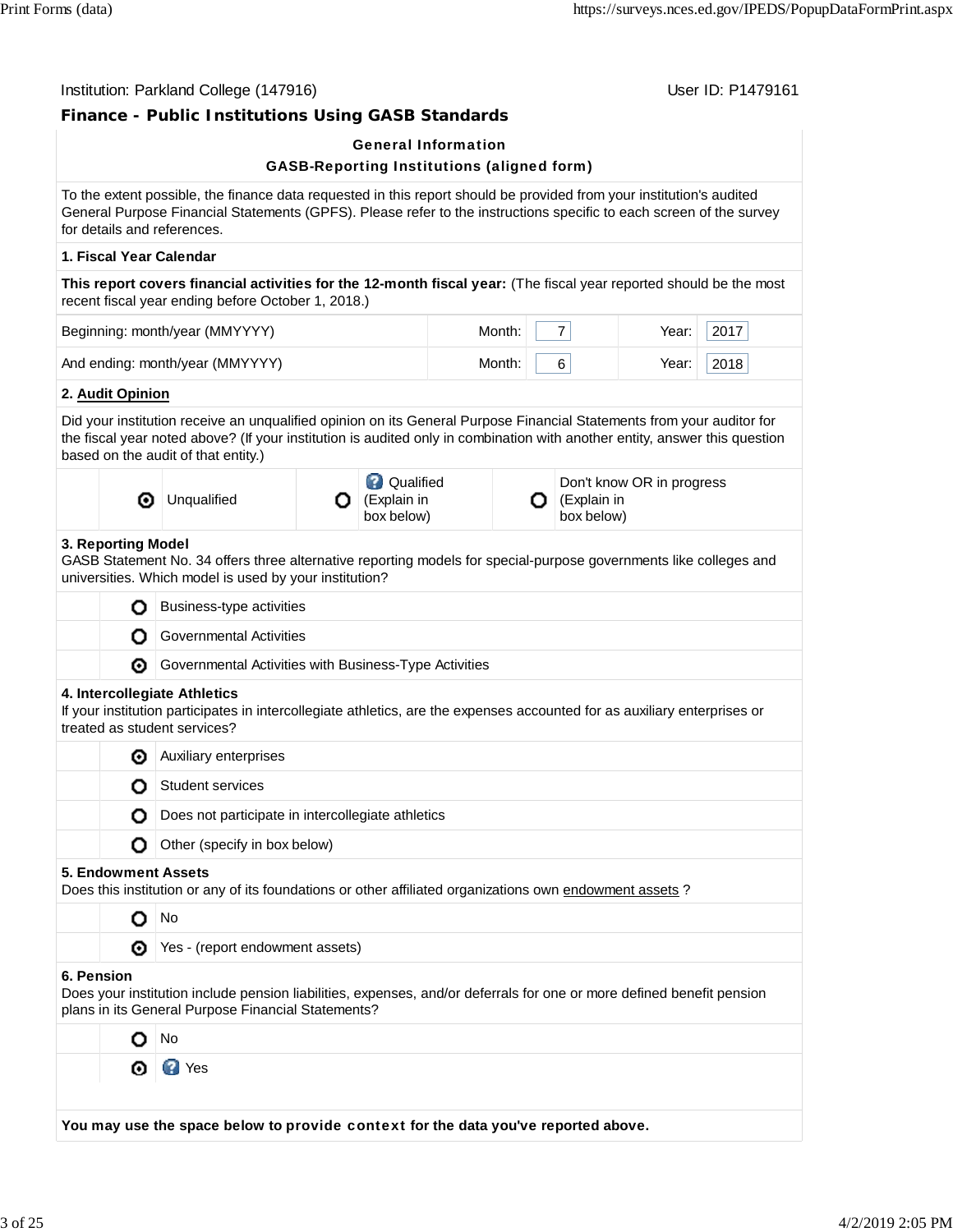All unfunded pension is State of Illinois responsibility.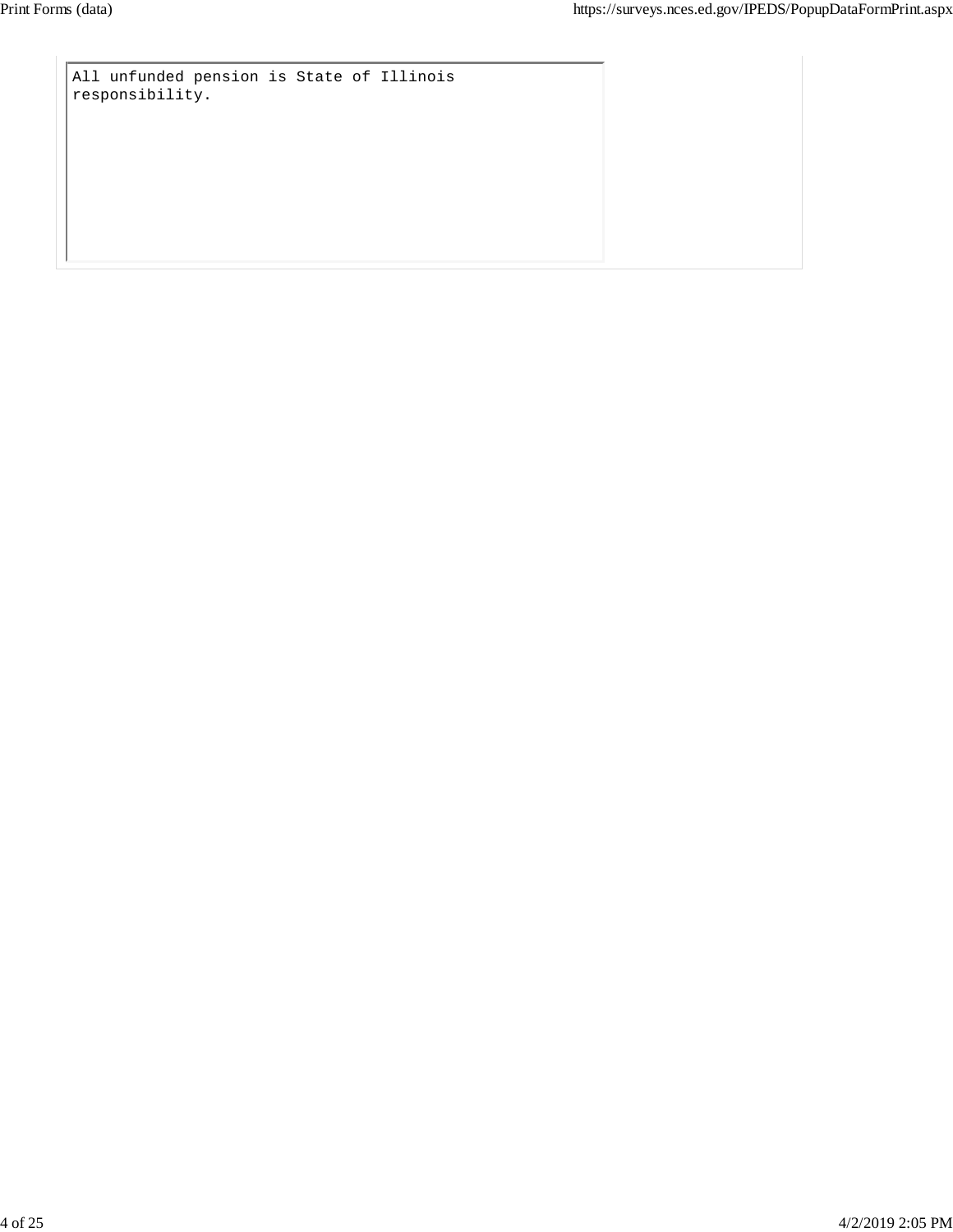**Part A - Statement of Net Position Page 1**

|          | Fiscal Year: July 1, 2017 - June 30, 2018<br>If your institution is a parent institution then the amounts reported in Parts A and D should include ALL of<br>your child institutions |                     |                   |
|----------|--------------------------------------------------------------------------------------------------------------------------------------------------------------------------------------|---------------------|-------------------|
| Line no. |                                                                                                                                                                                      | Current year amount | Prior year amount |
|          | <b>Assets</b>                                                                                                                                                                        |                     |                   |
| 01       | Total current assets                                                                                                                                                                 | 51,176,426          | 48,589,677        |
| 31       | Depreciable capital assets, net of depreciation                                                                                                                                      | 102,672,368         | 107,974,982       |
| 04       | Other noncurrent assets<br>$CV=[A05-A31]$                                                                                                                                            | 0                   | 0                 |
| 05       | Total noncurrent assets                                                                                                                                                              | 102,672,368         | 107,974,982       |
| 06       | <b>Total assets</b><br>$CV=(A01+A05)$                                                                                                                                                | 153,848,794         | 156,564,659       |
| 19       | Deferred outflows of resources                                                                                                                                                       | 620,491             | 313,779           |
|          | <b>Liabilities</b>                                                                                                                                                                   |                     |                   |
| 07       | Long-term debt, current portion                                                                                                                                                      | 13,289,715          | 14,735,848        |
| 08       | Other current liabilities<br>CV=(A09-A07)                                                                                                                                            | $\mathbf 0$         | 0                 |
| 09       | Total current liabilities                                                                                                                                                            | 13,289,715          | 14,735,848        |
| 10       | Long-term debt                                                                                                                                                                       | 91,280,084          | 59,764,233        |
| 11       | Other noncurrent liabilities<br>CV=(A12-A10)                                                                                                                                         | 1,613,549           | 1,600,878         |
| 12       | Total noncurrent liabilities                                                                                                                                                         | 92,893,633          | 61,365,111        |
| 13       | <b>Total liabilities</b><br>$CV=(A09+A12)$                                                                                                                                           | 106,183,348         | 76,100,959        |
| 20       | Deferred inflows of resources                                                                                                                                                        | 2,917,672           |                   |
|          |                                                                                                                                                                                      |                     |                   |
|          | <b>Net Position</b>                                                                                                                                                                  |                     |                   |
| 14       | Invested in capital assets, net of related debt                                                                                                                                      | 48,921,300          | 51,375,273        |
| 15       | Restricted-expendable                                                                                                                                                                | 14,127,407          | 13,091,773        |
| 16       | Restricted-nonexpendable                                                                                                                                                             | 0                   |                   |
| 17       | Unrestricted<br>CV=[A18-(A14+A15+A16)]                                                                                                                                               | $-17,680,442$       | 16,310,433        |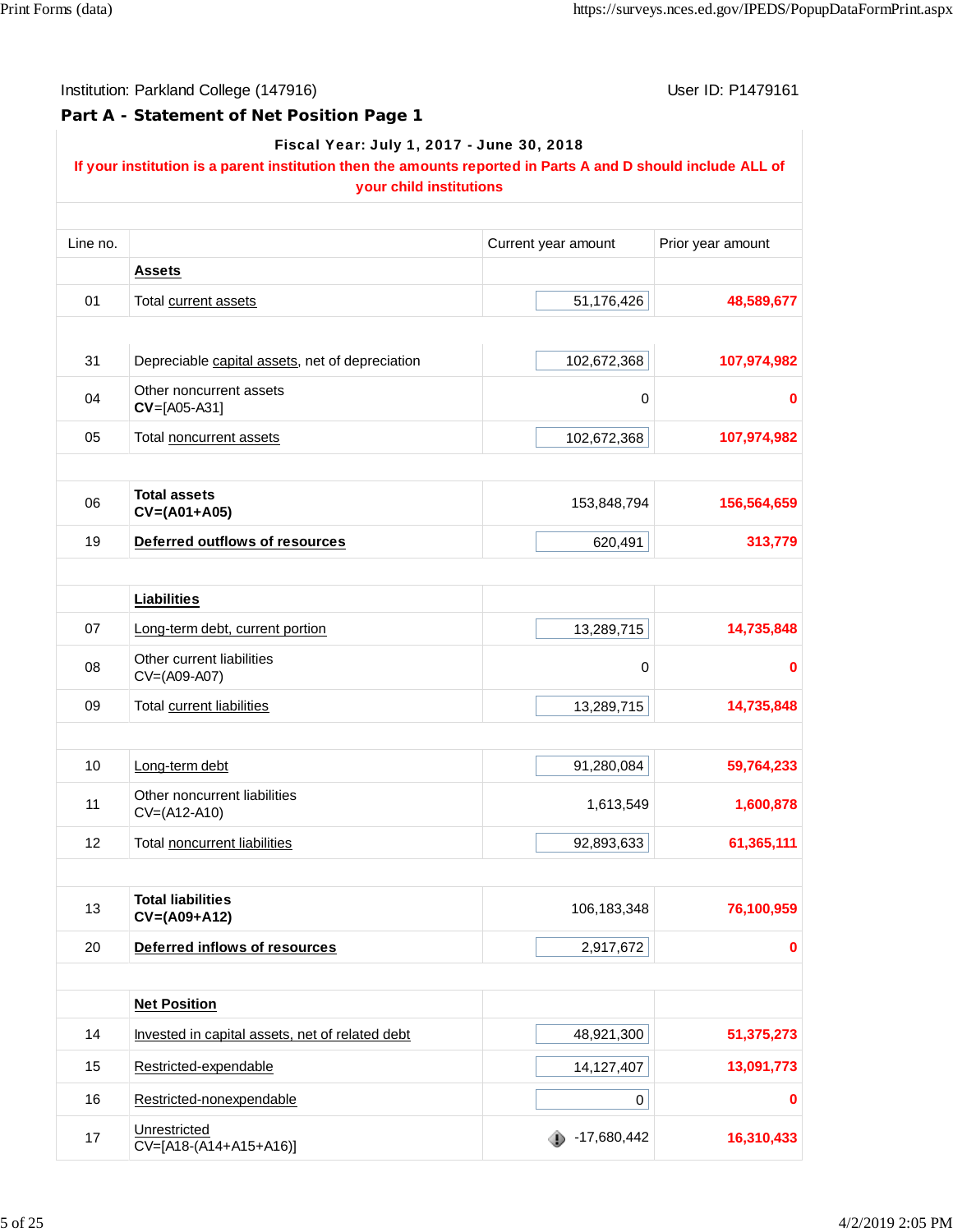<sup>18</sup> **Net position**

**CV=[(A06+A19)-(A13+A20)]** 45,368,265 **80,777,479**

**You may use the space below to** provide context **for the data you've reported above.**

The negative unrestricted amount is due to the employer proportionate share of net pension liability. The amount of proportionate share to be recognized is by the college is zero.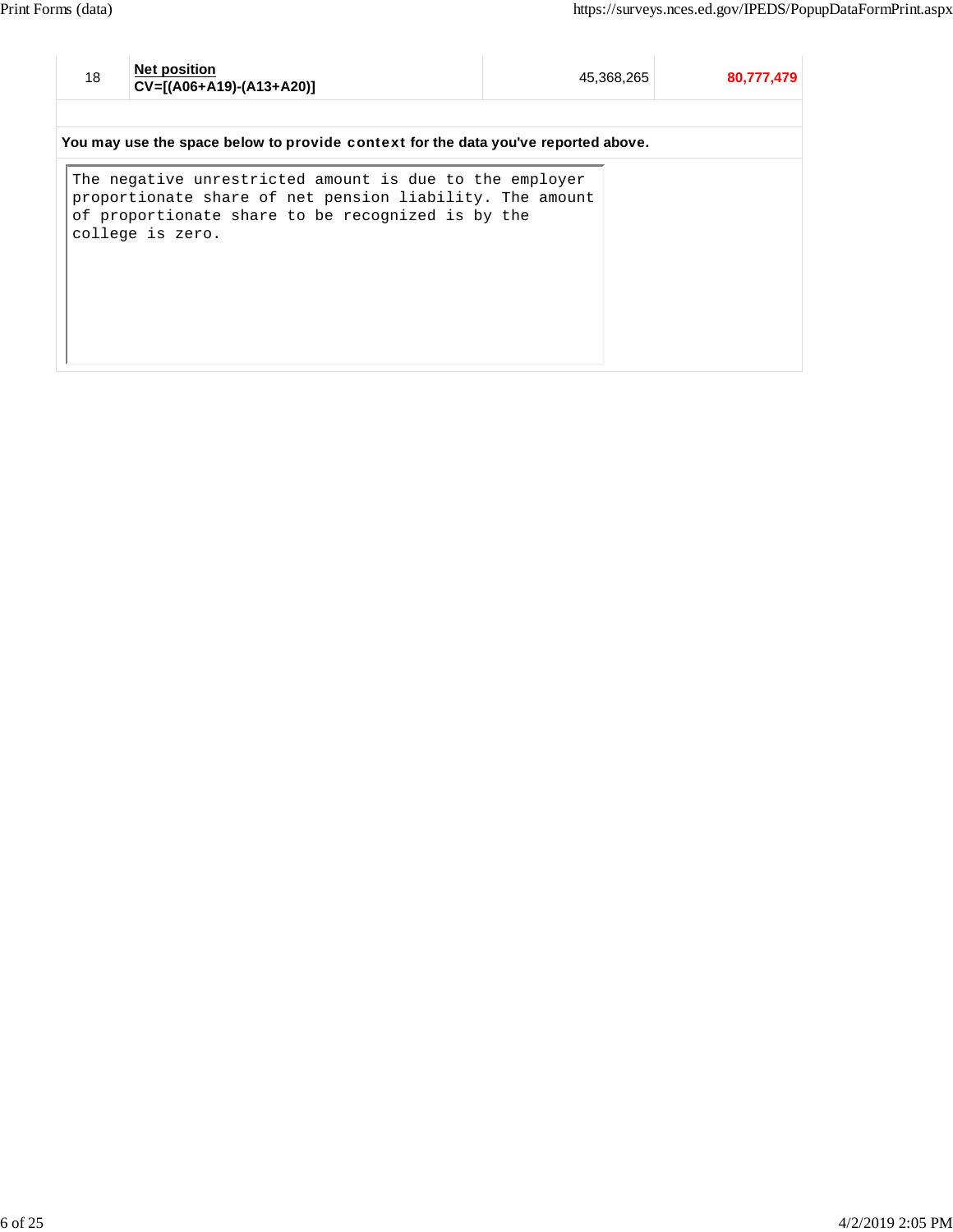## **Part A - Statement of Net Position Page 2**

### Fiscal Year: July 1, 2017 - June 30, 2018

| <b>Capital Assets</b><br>21<br>Land and land improvements<br>22<br>Infrastructure<br>23<br><b>Buildings</b><br>32<br>Equipment, including art and library collections | 1,845,745<br>1,841,745<br>44,660,683<br>46,761,985 |
|-----------------------------------------------------------------------------------------------------------------------------------------------------------------------|----------------------------------------------------|
|                                                                                                                                                                       |                                                    |
|                                                                                                                                                                       |                                                    |
|                                                                                                                                                                       |                                                    |
|                                                                                                                                                                       | 117,169,948<br>116,623,250                         |
|                                                                                                                                                                       | 22,887,066<br>24,109,119                           |
| 27<br>Construction in progress                                                                                                                                        | 2,906,998<br>2,327,680                             |
| <b>Total for Plant, Property and Equipment</b><br>$CV = (A21 +  A27)$                                                                                                 | 191,667,779<br>189,466,440                         |
| 28<br><b>Accumulated depreciation</b>                                                                                                                                 | 88,991,411<br>81,491,458                           |
| 33<br>Intangible assets, net of accumulated amortization                                                                                                              | 0<br>0                                             |
| Other capital assets<br>34                                                                                                                                            | $\bf{0}$<br>0                                      |
| You may use the space below to provide context for the data you've reported above.                                                                                    |                                                    |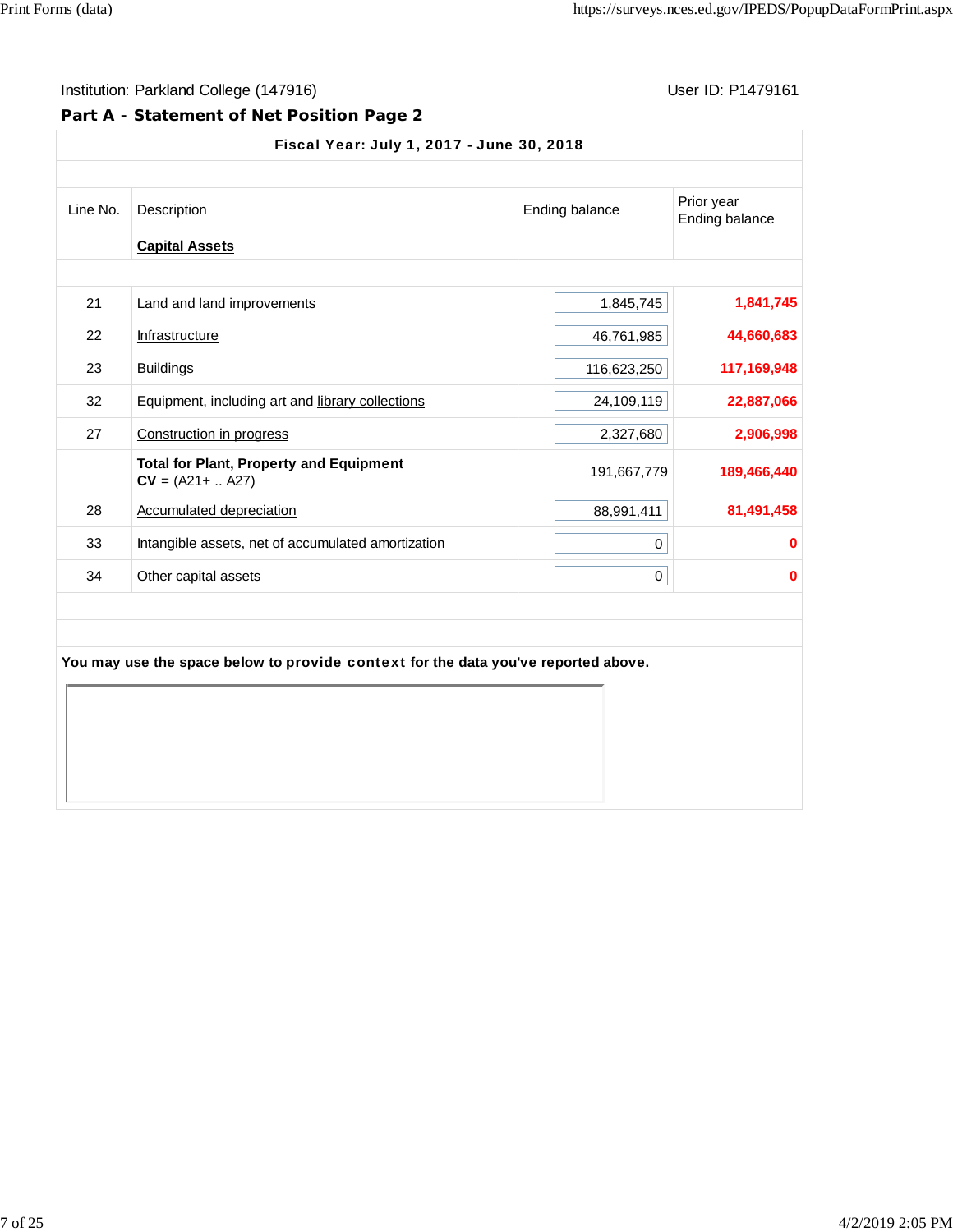Institution: Parkland College (147916) November 2012 12: P1479161

#### **Part D - Summary of Changes In Net Position**

#### Fiscal Year: July 1, 2017 - June 30, 2018

## **If your institution is a parent institution then the amounts reported in Parts A and D should include ALL of**

|             | your child institutions                                                                       |                     |                   |
|-------------|-----------------------------------------------------------------------------------------------|---------------------|-------------------|
|             |                                                                                               |                     |                   |
| Line<br>No. | Description                                                                                   | Current year amount | Prior year amount |
| 01          | Total revenues and other additions for this institution AND all<br>of its child institutions  | 110,306,207         | 107,636,785       |
|             |                                                                                               |                     |                   |
| 02          | Total expenses and deductions for this institution AND all of<br>its child institutions       | 112,328,627         | 105,282,015       |
|             |                                                                                               |                     |                   |
| 03          | Change in net position during year<br>$CV = (D01-D02)$                                        | $-2,022,420$        | 2,354,770         |
| 04          | Net position beginning of year for this institution AND all of its<br>child institutions      | 80,777,479          | 78,422,709        |
| 05          | Adjustments to beginning net position and other gains or losses<br>$CV = [D06-(D03+D04)]$     | -33,386,794         | 0                 |
| 06          | Net position end of year for this institution AND all of its child<br>institutions (from A18) | 45,368,265          | 80,777,479        |
|             |                                                                                               |                     |                   |

**The notes below provide context for the data reported above and should reflect whether the institution was impacted by implementation of GASB 74/75 - Reporting for Postemployment Benefits Other than Pension (OPEB).**

• Institutions NOT impacted by GASB 74/75 (e.g., cases where the system office or another entity absorbs all the OPEB liabilities/assets for the campuses) should select option (1) "Non-applicable..." from the dropdown menu and enter any additional comments in the context box.

• Institutions impacted by GASB 74/75 should include the full net OPEB liability/asset in line 05 and 06 and select either the 2nd or 3rd option.

*\*\*\*Choosing option (2) will require you to enter the amount of the net OPEB liability/asset in the context box using a specific number format ###,###,###. Choosing option (3) will allow you to enter the amount of the net OPEB liability/asset in the context box AND any other comments to explain the data. Place the OPEB amount in parentheses using the format (###,###,###) prior to entering the explanation text.\*\*\**

(3) Institution's adjustment to beg. net position includes net OPEB liability/asset. Enter amount and other notes.

| Cumulitve effect of adoption of GASB 75 OPEB amount of |  |
|--------------------------------------------------------|--|
| $-$ \$33,386,794.                                      |  |
|                                                        |  |
|                                                        |  |
|                                                        |  |
|                                                        |  |
|                                                        |  |
|                                                        |  |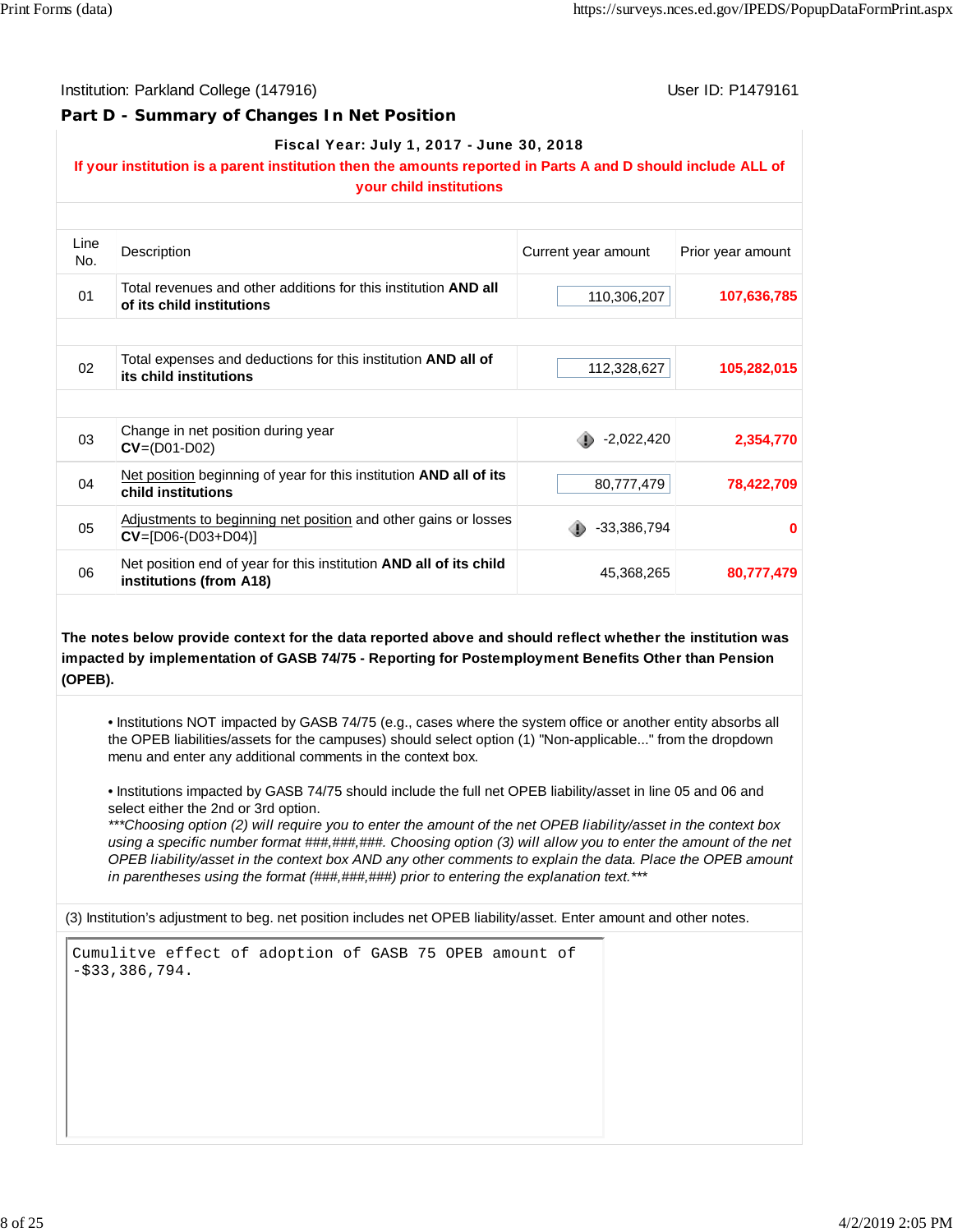# **Part E - Scholarships and Fellowships**

|             | Do not report Federal Direct Student Loans (FDSL) anywhere in this section.                                                                                                     |                               |                             |
|-------------|---------------------------------------------------------------------------------------------------------------------------------------------------------------------------------|-------------------------------|-----------------------------|
| Line<br>No. | <b>Scholarships and Fellowships</b>                                                                                                                                             | <b>Current year</b><br>amount | <b>Prior year</b><br>amount |
| 01          | Pell grants (federal)                                                                                                                                                           | 9,277,762                     | 8,970,874                   |
| 02          | Other federal grants (Do NOT include FDSL amounts)                                                                                                                              | 134,299                       | 169,663                     |
| 03          | Grants by state government                                                                                                                                                      | 0                             | $\bf{0}$                    |
| 04          | <b>Grants by local government</b>                                                                                                                                               | 0                             | $\bf{0}$                    |
| 05          | Institutional grants from restricted resources                                                                                                                                  | 0                             | $\bf{0}$                    |
| 06          | Institutional grants from unrestricted resources<br>$CV=[E07-(E01++E05)]$                                                                                                       | 0                             | $\bf{0}$                    |
| 07          | Total revenue that funds scholarships and fellowships                                                                                                                           | 9,412,061                     | 9,140,537                   |
|             | <b>Discounts and Allowances</b>                                                                                                                                                 |                               |                             |
| 08          | Discounts and allowances applied to tuition and fees                                                                                                                            | 9,412,061                     | 9,140,537                   |
| 09          | Discounts and allowances applied to sales and services of<br>auxiliary enterprises                                                                                              | 0                             | $\bf{0}$                    |
| 10          | Total discounts and allowances<br>$CV = (E08 + E09)$                                                                                                                            | 9,412,061                     | 9,140,537                   |
| 11          | Net scholarships and fellowships expenses after deducting<br>discounts and allowances<br>$CV = (E07-E10)$ This amount will be carried forward to C10 of<br>the expense section. | - 0                           | 0                           |
|             | You may use the space below to provide context for the data you've reported above.<br>This is consistent with prior years.                                                      |                               |                             |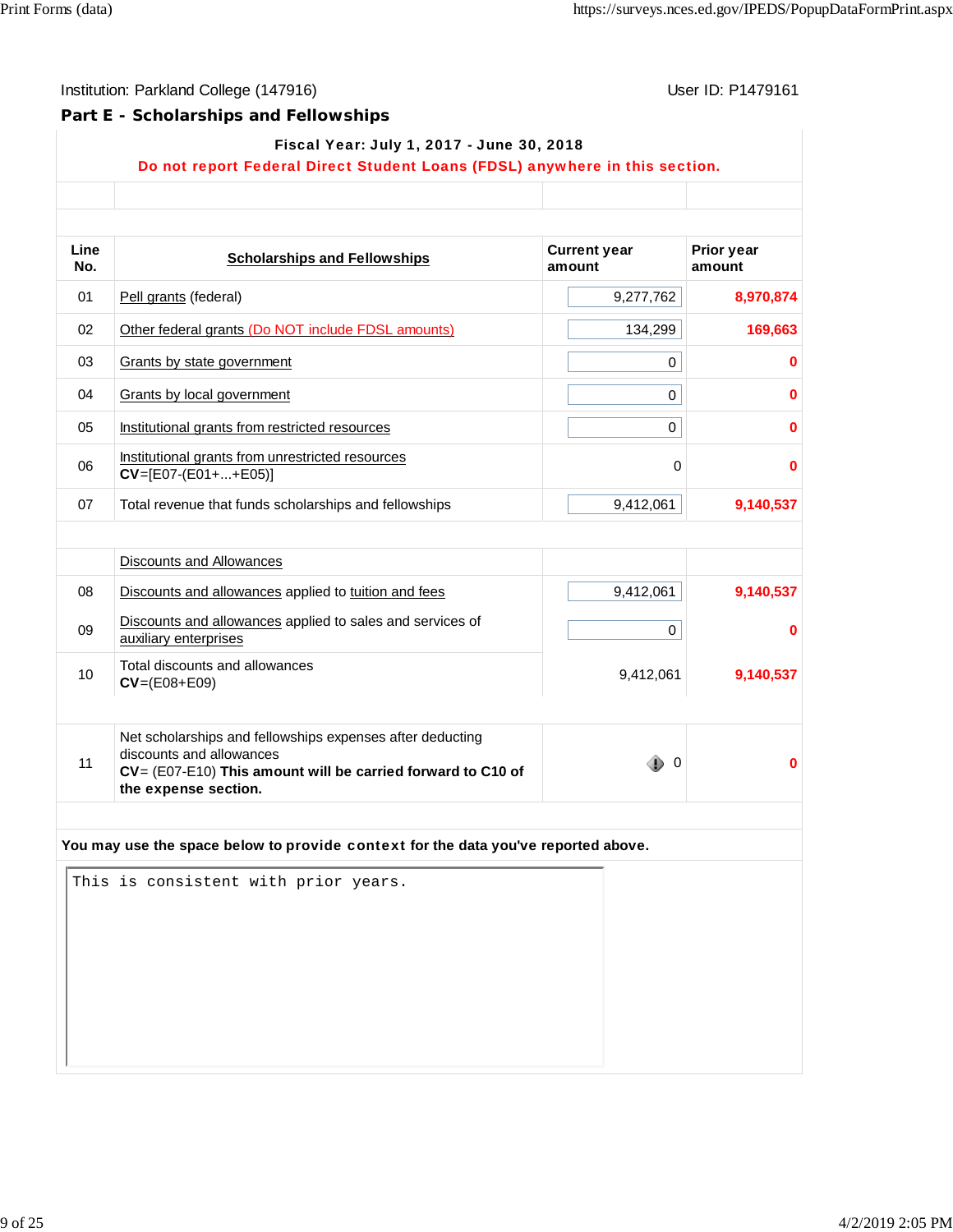## **Part B - Revenues by Source (1)**

|          |     | Report in whole dollars only                                                             |                            |                   |
|----------|-----|------------------------------------------------------------------------------------------|----------------------------|-------------------|
| Line No. |     | <b>Source of Funds</b>                                                                   | <b>Current year amount</b> | Prior year amount |
|          |     | <b>Operating Revenues</b>                                                                |                            |                   |
| 01       |     | Tuition and fees, after deducting discounts and allowances                               | 20,707,270                 | 19,801,240        |
|          |     | Grants and contracts - operating                                                         |                            |                   |
| 02       |     | Federal operating grants and contracts                                                   | 0                          | 0                 |
| 03       |     | State operating grants and contracts                                                     | 0                          | 0                 |
| 04       |     | Local government/private operating grants and contracts                                  | 0                          | 0                 |
|          |     | 04a Local government operating grants and contracts                                      | 0                          | 0                 |
|          | 04b | Private operating grants and contracts                                                   | 0                          | 0                 |
| 05       |     | Sales and services of auxiliary enterprises,<br>after deducting discounts and allowances | 4,030,470                  | 4,176,701         |
| 26       |     | Sales and services of educational activities                                             | 0                          | 0                 |
| 08       |     | Other sources - operating (CV)<br>$CV=[B09-(B01++B26)]$                                  | 1,355,812                  | 1,592,929         |
| 09       |     | Total operating revenues                                                                 | 26,093,552                 | 25,570,870        |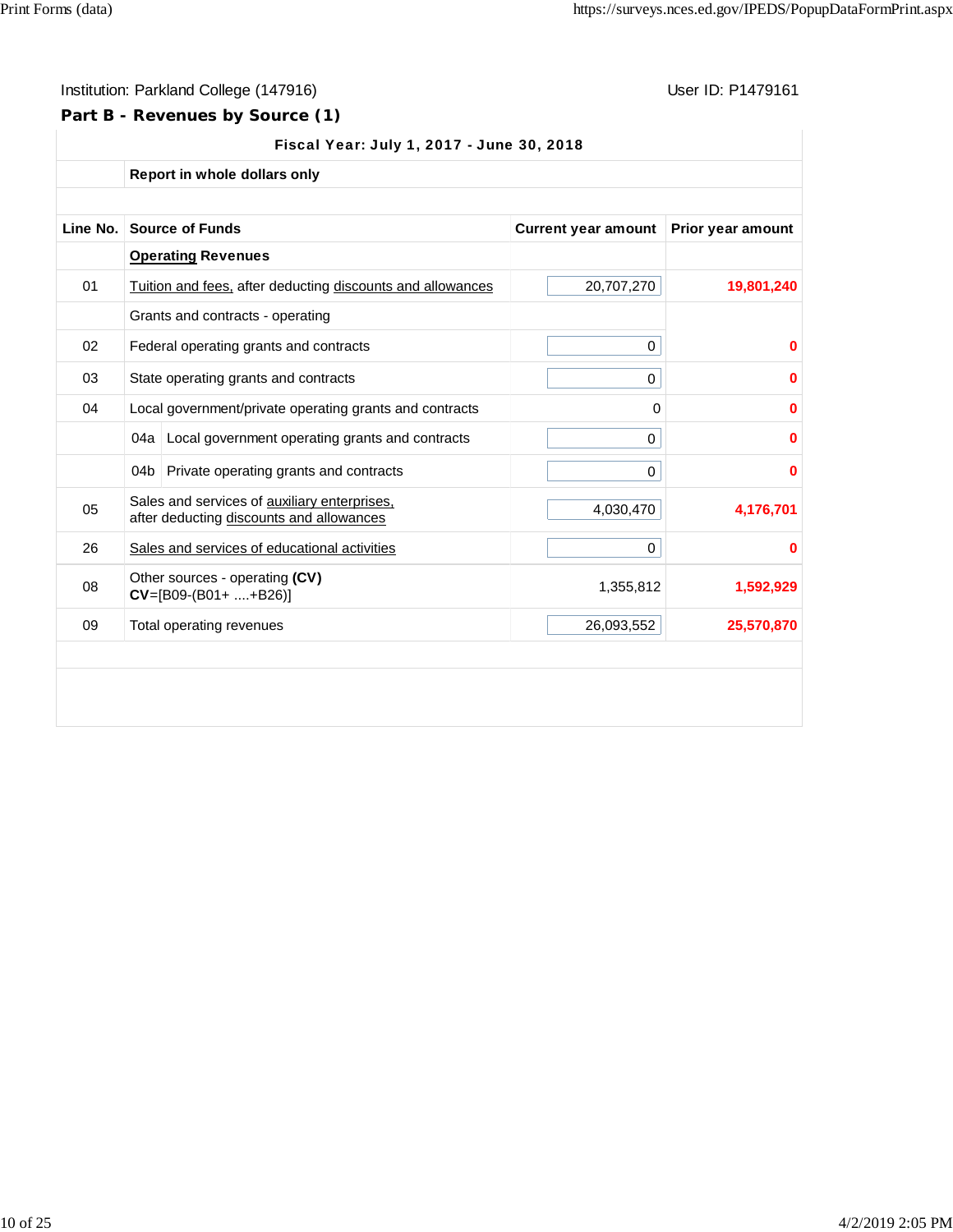# **Part B - Revenues by Source (2)**

| Line<br>No. | Source of funds                                                                   | Prior year<br>amount |              |
|-------------|-----------------------------------------------------------------------------------|----------------------|--------------|
|             | <b>Nonoperating Revenues</b>                                                      |                      |              |
| 10          | Federal appropriations                                                            | $\mathbf 0$          | 0            |
| 11          | State appropriations                                                              | 4,500,747            | 5,751,369    |
| 12          | Local appropriations, education district taxes, and similar support               | 30,984,927           | 28, 188, 258 |
|             | Grants-nonoperating                                                               |                      |              |
| 13          | Federal nonoperating grants Do NOT include Federal Direct<br><b>Student Loans</b> | 19,769,367           | 20,043,186   |
| 14          | State nonoperating grants                                                         | 3,179,215            | 1,224,260    |
| 15          | Local government nonoperating grants                                              | $\mathbf 0$          | 0            |
| 16          | Gifts, including contributions from affiliated organizations                      | 21,382,973           | 21,955,410   |
| 17          | Investment income                                                                 | 415,851              | 233,382      |
| 18          | Other nonoperating revenues<br>$CV=[B19-(B10++B17)]$                              | 3,979,575            | 4,670,050    |
| 19          | Total nonoperating revenues                                                       | 84,212,655           | 82,065,915   |
| 27          | Total operating and nonoperating revenues<br>CV=[B19+B09]                         | 110,306,207          | 107,636,785  |
| 28          | 12-month Student FTE from E12                                                     | 5,210                | 5,389        |
| 29          | Total operating and nonoperating revenues per student FTE<br>CV=[B27/B28]         | 21,172               | 19,973       |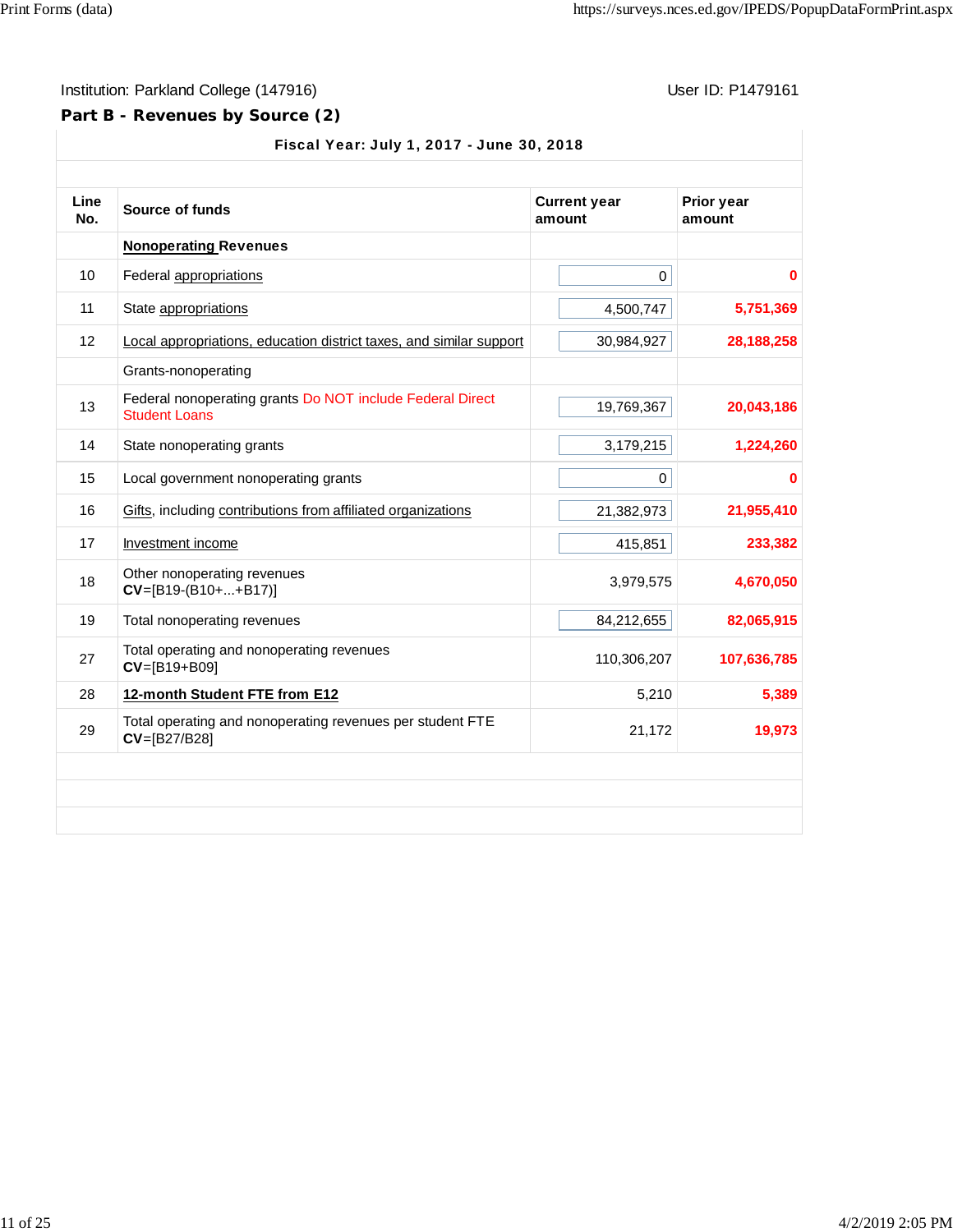## **Part B - Revenues by Source (3)**

| Line No. | Source of funds                                           | <b>Current year amount</b> | Prior year amount |
|----------|-----------------------------------------------------------|----------------------------|-------------------|
|          | <b>Other Revenues and Additions</b>                       |                            |                   |
| 20       | Capital appropriations                                    | 0                          |                   |
| 21       | Capital grants and gifts                                  | 0                          |                   |
| 22       | Additions to permanent endowments                         | 0<br>⊕                     |                   |
| 23       | Other revenues and additions<br>$CV=[B24-(B20++B22)]$     | $\Omega$                   |                   |
| 24       | Total other revenues and additions<br>$CV=[B25-(B9+B19)]$ | ۰<br>$\mathbf 0$           |                   |
| 25       | Total all revenues and other additions                    | 110,306,207                | 107,636,785       |

|  | This number agrees to fiscal year 2018 audit. |  |  |  |  |
|--|-----------------------------------------------|--|--|--|--|
|  |                                               |  |  |  |  |
|  |                                               |  |  |  |  |
|  |                                               |  |  |  |  |
|  |                                               |  |  |  |  |
|  |                                               |  |  |  |  |
|  |                                               |  |  |  |  |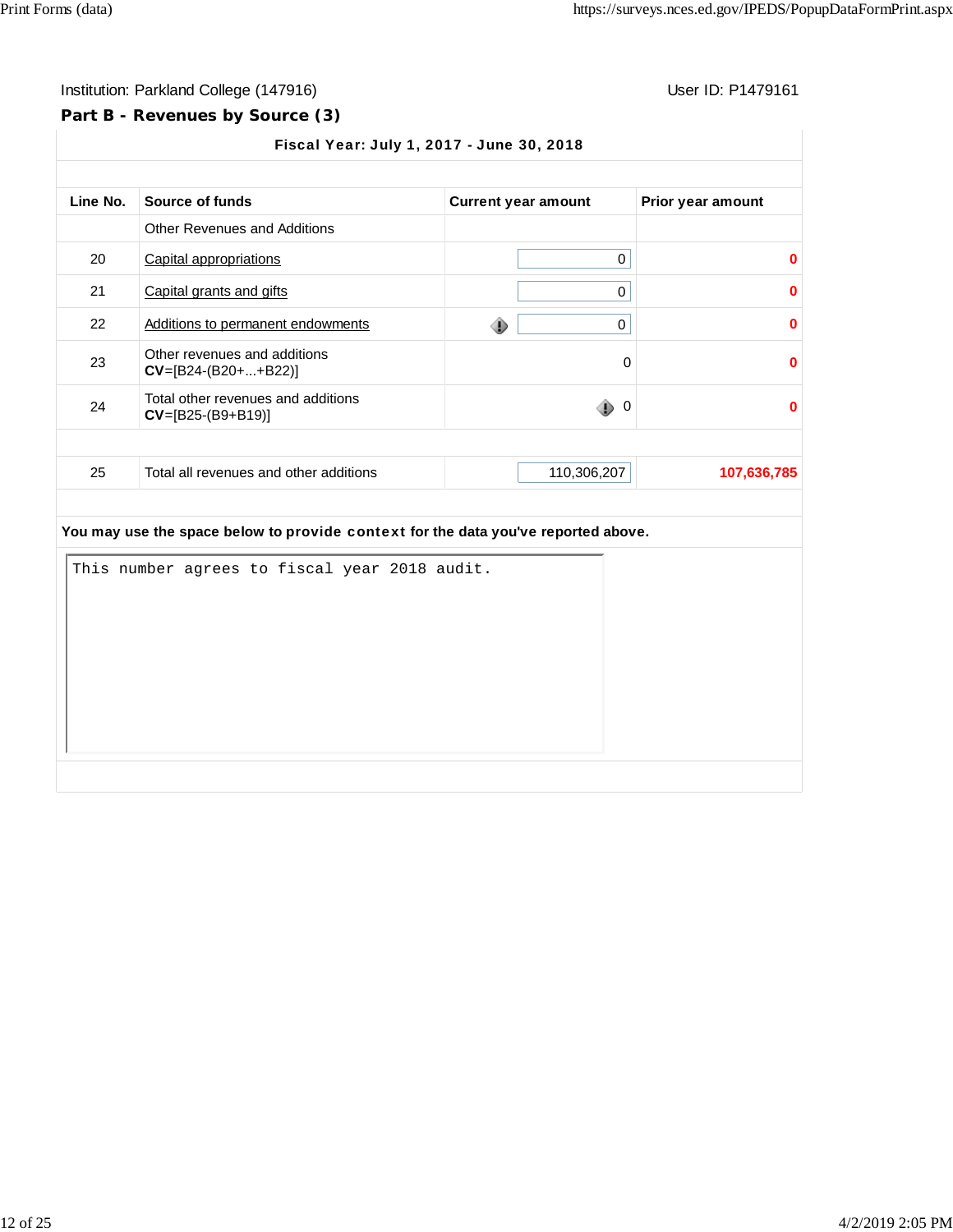# **Part C-1 - Expenses by Functional Classification**

|                  | <b>Report Total Operating AND Nonoperating Expenses in this section</b>                            |                     |                                          |                    |                                         |
|------------------|----------------------------------------------------------------------------------------------------|---------------------|------------------------------------------|--------------------|-----------------------------------------|
| Line No.         | <b>Expense: Functional Classifications</b>                                                         | <b>Total amount</b> | <b>Prior Year</b><br><b>Total Amount</b> | Salaries and wages | <b>Prior Year</b><br>Salaries and wages |
|                  |                                                                                                    | (1)                 |                                          | (2)                |                                         |
| 01               | Instruction                                                                                        | 36,422,178          | 36,301,128                               | 21,367,773         | 21,846,454                              |
| 02               | Research                                                                                           | 0                   | 0                                        | 0                  | $\Omega$                                |
| 03               | Public service                                                                                     | 3,302,761           | 2,985,828                                | 1,433,071          | 1,260,290                               |
| 05               | Academic support                                                                                   | 8,322,378           | 7,129,140                                | 3,193,931          | 3,257,722                               |
| 06               | Student services                                                                                   | 6,639,864           | 6,759,422                                | 3,787,701          | 3,999,448                               |
| 07               | Institutional support                                                                              | 17,614,861          | 16,176,098                               | 7,450,236          | 6,969,434                               |
| 10 <sup>10</sup> | Scholarships and fellowships expenses,<br>net of discounts and allowances<br>(from Part E, $E$ 11) | 0                   | 0                                        |                    |                                         |
| 11               | Auxiliary enterprises                                                                              | 4,256,215           | 4,298,422                                | 1,044,523          | 1,031,079                               |
| 14               | Other Functional Expenses and deductions<br>CV=[C19-(C01++C11)]                                    | 35,770,370          | 31,631,977                               | 3,108,521          | 3,093,366                               |
| 19               | <b>Total expenses and deductions</b>                                                               | 112,328,627         | 105,282,015                              | 41,385,756         | 41,457,793                              |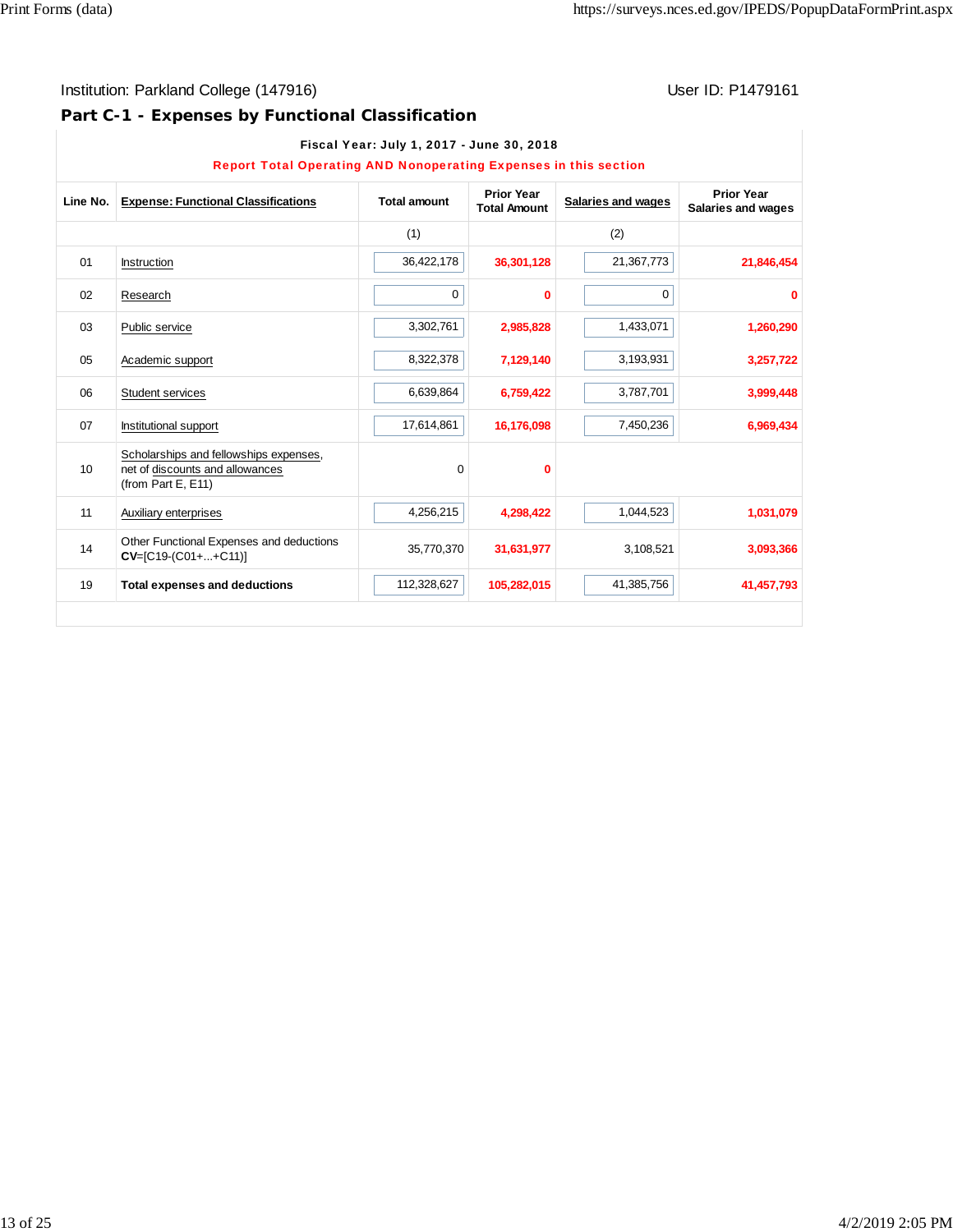## Institution: Parkland College (147916) **User ID: P1479161** User ID: P1479161

## **Part C-2 - Expenses by Natural Classification**

|  |  | Fiscal Year: July 1, 2017 - June 30, 2018 |  |
|--|--|-------------------------------------------|--|
|  |  |                                           |  |

| Line No. | <b>Expense: Natural Classifications</b>                                           | <b>Total Amount</b> | Prior year amount |
|----------|-----------------------------------------------------------------------------------|---------------------|-------------------|
|          |                                                                                   |                     |                   |
| $19-2$   | Salaries and Wages(from Part C-1, Column 2 line 19)                               | 41,385,756          | 41,457,793        |
| $19-3$   | <b>Benefits</b>                                                                   | 7,006,890           | 6,251,767         |
| $19 - 4$ | Operation and Maintenance of Plant (as a natural expense)                         | 7,106,843           | 6,760,534         |
| $19 - 5$ | Depreciation                                                                      | 7,499,953           | 7,720,432         |
| $19-6$   | <b>Interest</b>                                                                   | 2,680,535           | 2,657,127         |
| $19 - 7$ | <b>Other Natural Expenses and Deductions</b><br>$CV=[C19-1 - (C19-2 +  + C19-6)]$ | 46,648,650          | 40,434,362        |
| $19-1$   | <b>Total Expenses and Deductions</b><br>(from Part C-1, Line 19)                  | 112,328,627         | 105,282,015       |
| $20-1$   | 12-month Student FTE (from E12 survey)                                            | 5,210               | 5,389             |
| $21 - 1$ | Total expenses and deductions per student FTE<br>CV=[C19-1/C20-1]                 | 21,560              | 19,536            |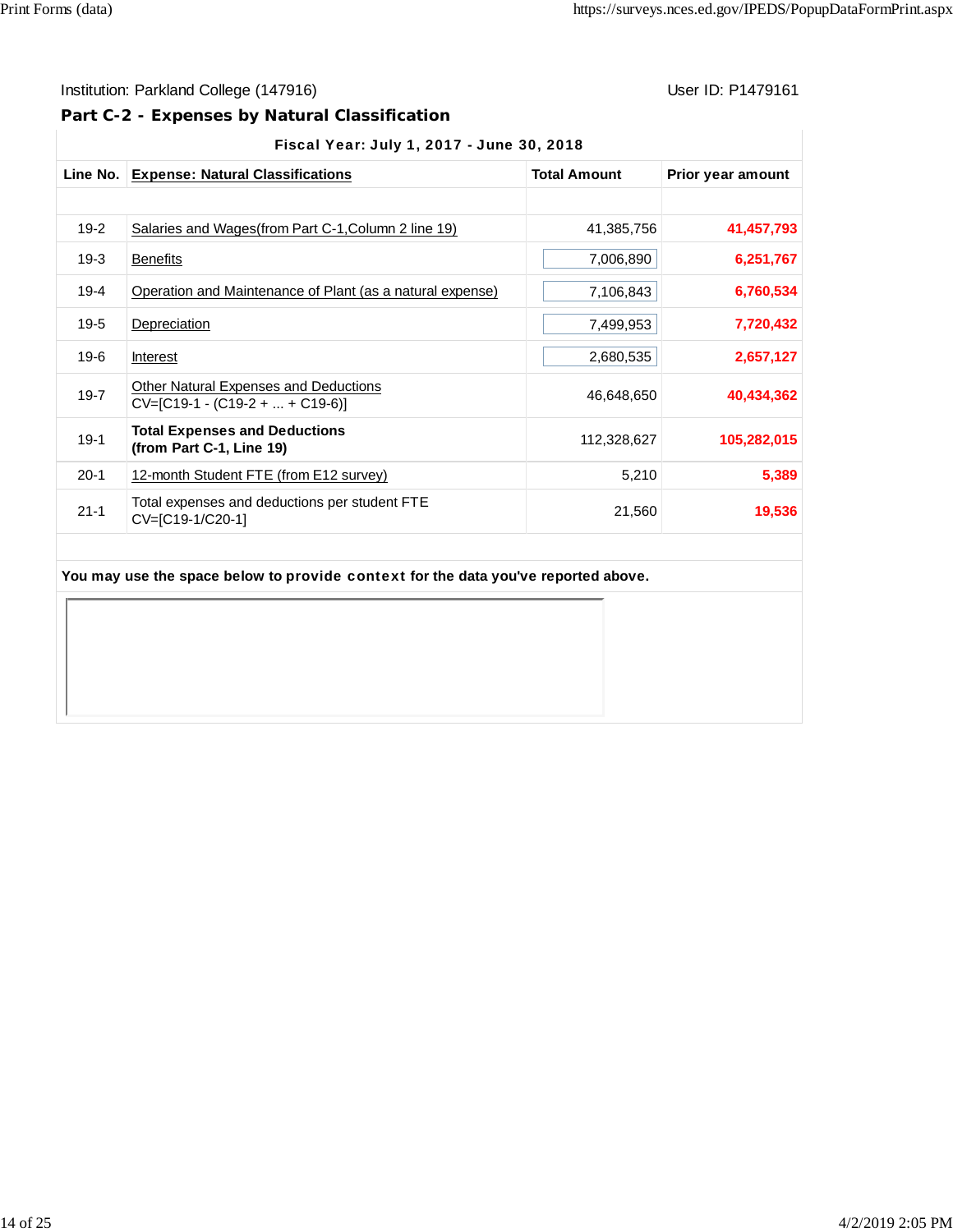#### **Part M - Pension Information**

Fiscal Year: July 1, 2017 - June 30, 2018 Line No. Description **Current year amount** Prior Year amount 01 Pension expense 0 **0** 02 Net Pension liability 0 **0** 03 Deferred inflows related to pension 0 **0** 04 Deferred outflows related to pension **84,337** 84,337 **You may use the space below to** provide context **for the data you've reported above.**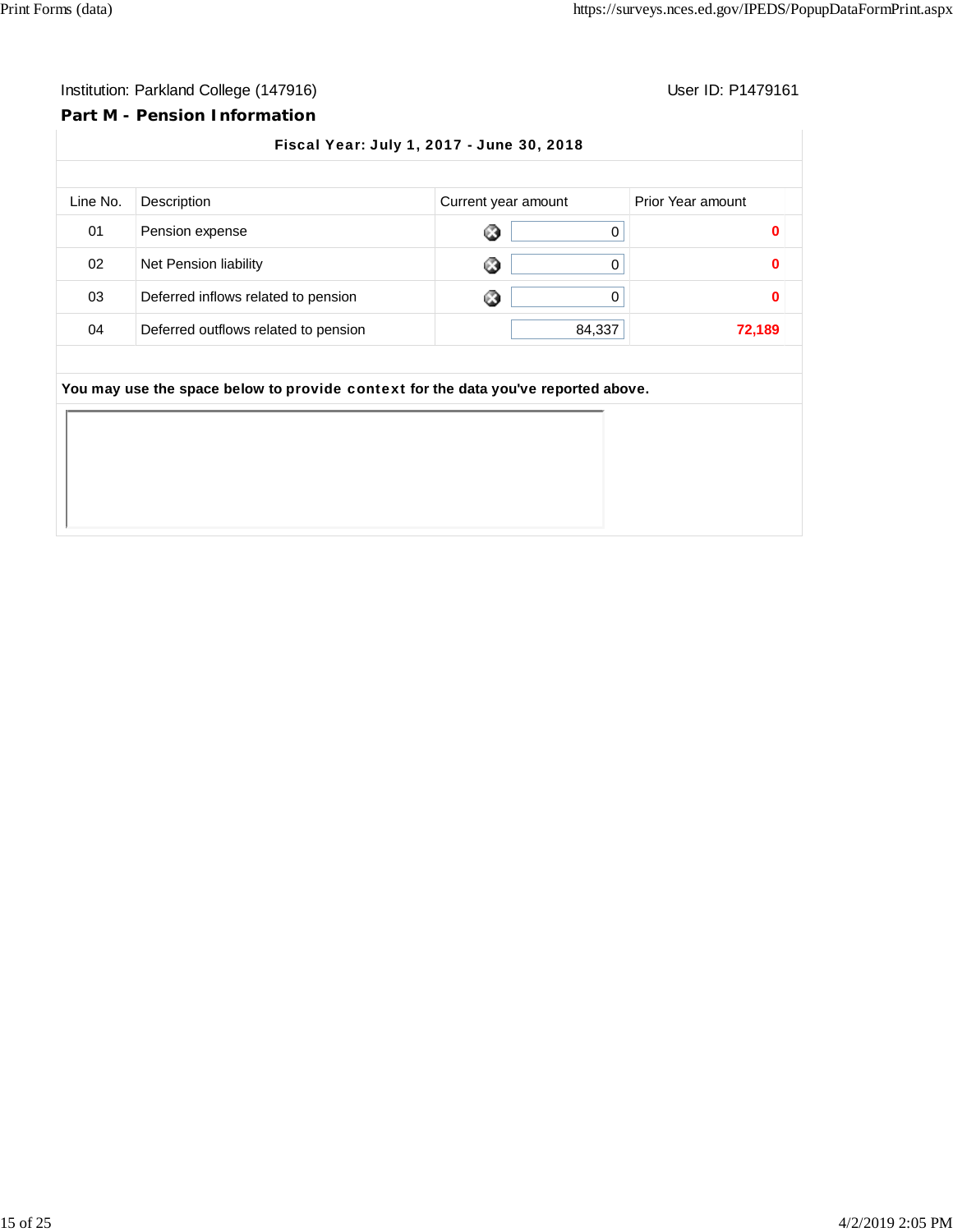### **Part H - Details of Endowment Assets**

#### Fiscal Year: July 1, 2017 - June 30, 2018

| Line<br>No. | <b>Value of Endowment Assets</b>                                                                                                          | <b>Market Value</b> | <b>Prior Year</b><br>Amounts |
|-------------|-------------------------------------------------------------------------------------------------------------------------------------------|---------------------|------------------------------|
|             | Include not only endowment assets held by the institution, but any<br>assets held by private foundations affiliated with the institution. |                     |                              |
| 01          | Value of endowment assets at the beginning of the fiscal year                                                                             | 7,146,135           | 6,259,162                    |
| 02          | Value of endowment assets at the end of the fiscal year                                                                                   | 7,843,008           | 7,146,135                    |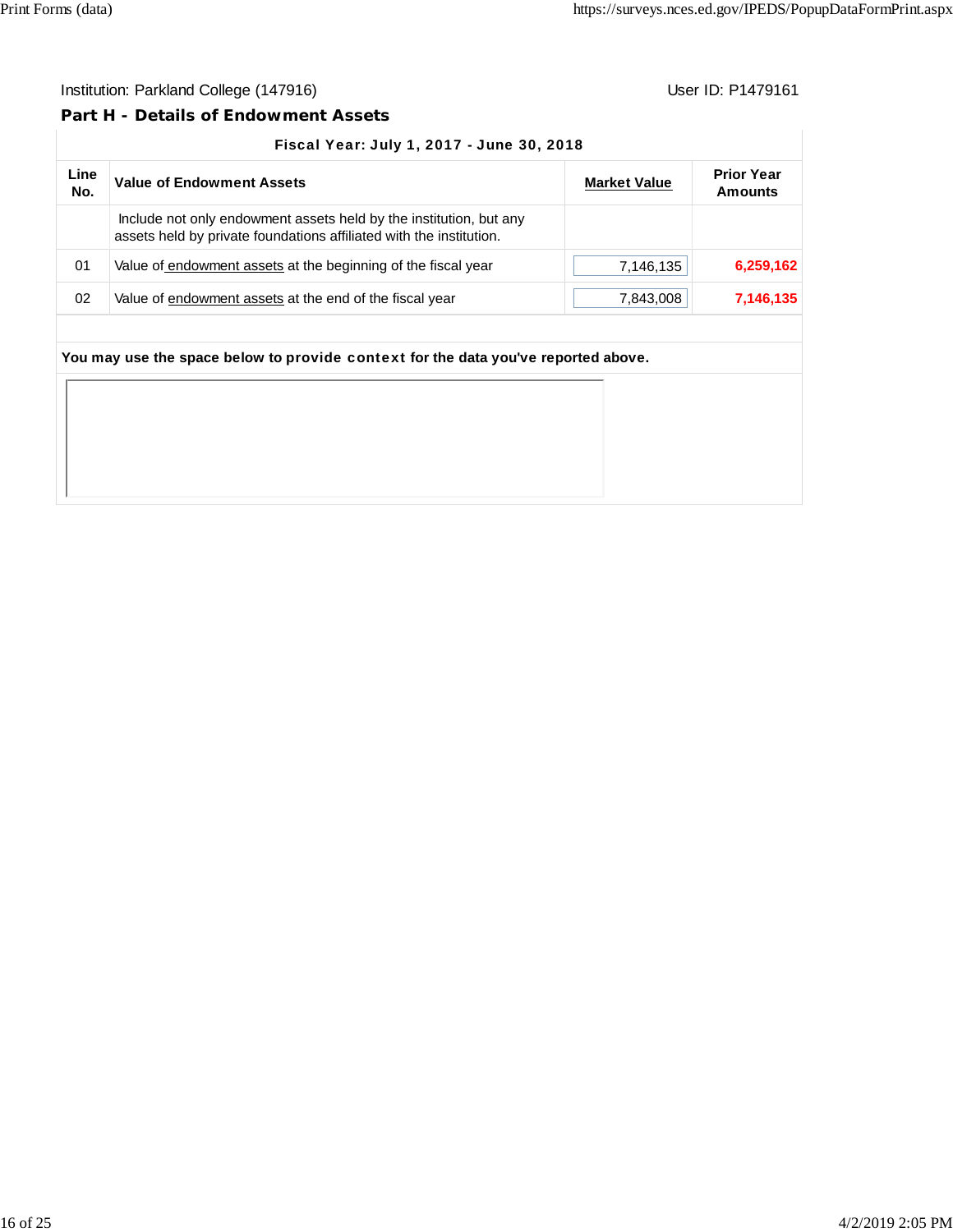## **Part J - Revenue Data for the Census Bureau**

## Fiscal Year: July 1, 2017 - June 30, 2018

|    |                                                                 | Amount                                                                                                     |                                                    |                          |           |                                                 |  |  |
|----|-----------------------------------------------------------------|------------------------------------------------------------------------------------------------------------|----------------------------------------------------|--------------------------|-----------|-------------------------------------------------|--|--|
|    | Source and type                                                 | Total for all funds<br>and operations<br>(includes<br>endowment funds,<br>but excludes<br>component units) | Education and<br>general/independent<br>operations | Auxiliary<br>enterprises | Hospitals | Agriculture<br>extension/experiment<br>services |  |  |
|    |                                                                 | (1)                                                                                                        | (2)                                                | (3)                      | (4)       | (5)                                             |  |  |
| 01 | Tuition and<br>fees                                             | 30,119,331                                                                                                 | 30,119,331                                         |                          |           |                                                 |  |  |
| 02 | Sales and<br>services                                           | 4,262,209                                                                                                  | 231,739                                            | 4,030,470                |           |                                                 |  |  |
| 03 | Federal<br>grants/contracts<br>(excludes Pell<br>Grants)        | $\pmb{0}$                                                                                                  |                                                    |                          |           |                                                 |  |  |
|    |                                                                 | Revenue from the state government:                                                                         |                                                    |                          |           |                                                 |  |  |
| 04 | <b>State</b><br>appropriations,<br>current &<br>capital         | 3,979,575                                                                                                  | 3,979,575                                          |                          |           |                                                 |  |  |
| 05 | State grants<br>and contracts                                   | 0                                                                                                          |                                                    |                          |           |                                                 |  |  |
|    | Revenue from local governments:                                 |                                                                                                            |                                                    |                          |           |                                                 |  |  |
| 06 | Local<br>appropriation,<br>current &<br>capital                 | $\mathbf 0$                                                                                                |                                                    |                          |           |                                                 |  |  |
|    | Local<br>07 government<br>grants/contracts                      | 0                                                                                                          |                                                    |                          |           |                                                 |  |  |
| 08 | Receipts from<br>property and<br>non-property<br>taxes          | 30,984,927                                                                                                 |                                                    |                          |           |                                                 |  |  |
| 09 | Gifts and<br>private grants,<br>NOT including<br>capital grants |                                                                                                            |                                                    |                          |           |                                                 |  |  |
| 10 | Interest<br>earnings                                            | 415,851                                                                                                    |                                                    |                          |           |                                                 |  |  |
| 11 | Dividend<br>earnings                                            |                                                                                                            |                                                    |                          |           |                                                 |  |  |
| 12 | Realized capital<br>gains                                       |                                                                                                            |                                                    |                          |           |                                                 |  |  |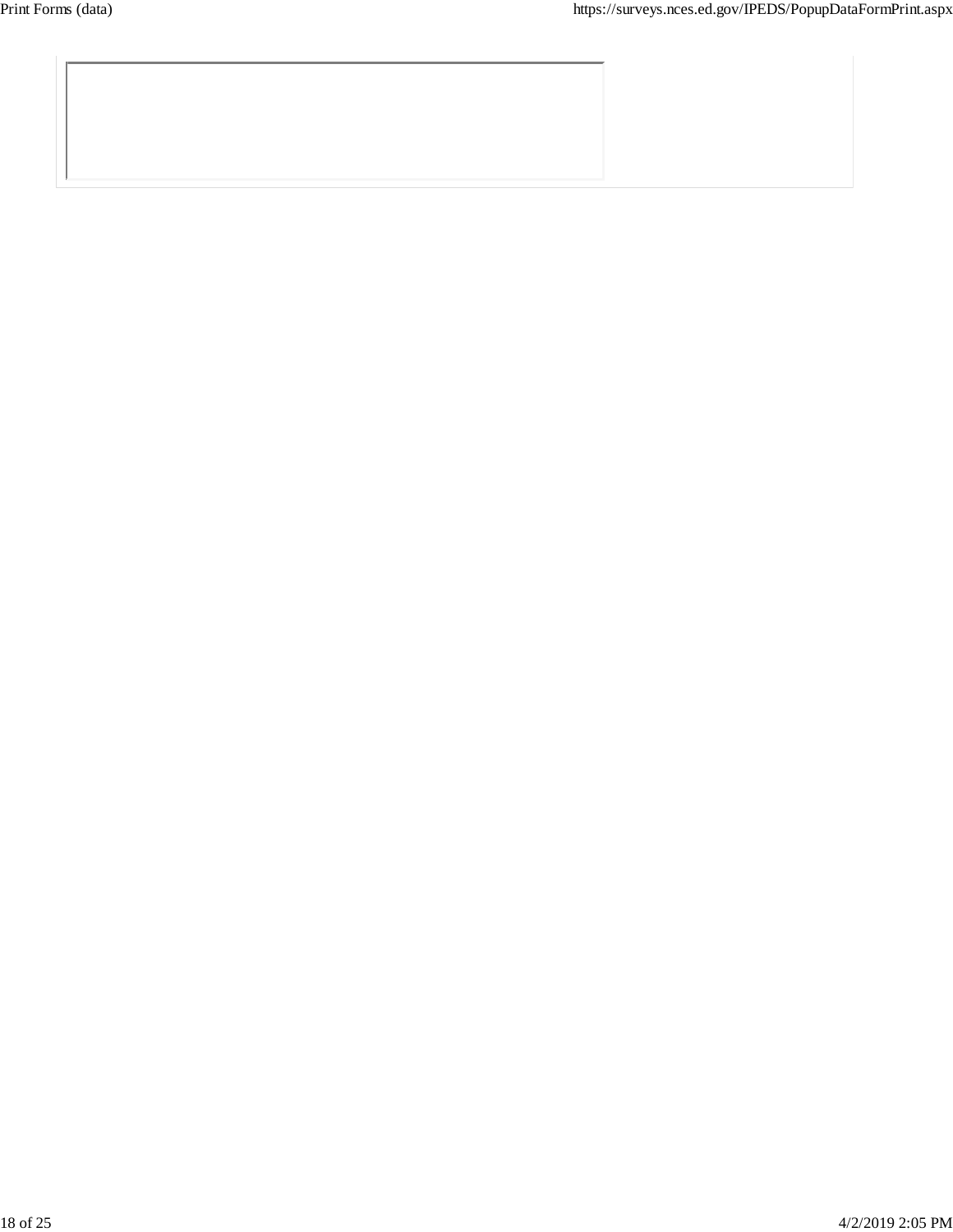# **Part K - Expenditure Data for the Census Bureau**

|    | Fiscal Year: July 1, 2017 - June 30, 2018                                                 |                                                                                                            |                                                               |                          |           |                                                     |  |
|----|-------------------------------------------------------------------------------------------|------------------------------------------------------------------------------------------------------------|---------------------------------------------------------------|--------------------------|-----------|-----------------------------------------------------|--|
|    | Category                                                                                  | Total for all funds<br>and<br>operations (includes<br>endowment funds,<br>but excludes<br>component units) | <b>Education and</b><br>general/<br>independent<br>operations | Auxiliary<br>enterprises | Hospitals | Agriculture<br>extension/<br>experiment<br>services |  |
|    |                                                                                           | (1)                                                                                                        | (2)                                                           | (3)                      | (4)       | (5)                                                 |  |
|    | Employee<br>02 benefits,<br>total                                                         | 7,006,890                                                                                                  | 6,789,978                                                     | 216,912                  |           |                                                     |  |
|    | Payment to<br>state<br>retirement<br>03 funds (may<br>be included<br>in line 02<br>above) | $\mathbf 0$                                                                                                |                                                               |                          |           |                                                     |  |
| 04 | Current<br>expenditures<br>including<br>salaries                                          | 76,558,257                                                                                                 | 72,302,042                                                    | 4,256,215                |           |                                                     |  |
|    | <b>Capital</b><br>outlays                                                                 |                                                                                                            |                                                               |                          |           |                                                     |  |
| 05 | Construction                                                                              | $\mathbf 0$                                                                                                |                                                               |                          |           |                                                     |  |
| 06 | Equipment<br>purchases                                                                    | 1,674,778                                                                                                  | 1,674,778                                                     |                          |           |                                                     |  |
| 07 | Land<br>purchases                                                                         | 0                                                                                                          |                                                               |                          |           |                                                     |  |
|    | Interest on<br>debt<br>08 outstanding,<br>all funds and<br>activities                     | 2,680,535                                                                                                  |                                                               |                          |           |                                                     |  |
|    |                                                                                           | You may use the space below to provide context for the data you've reported above.                         |                                                               |                          |           |                                                     |  |
|    |                                                                                           |                                                                                                            |                                                               |                          |           |                                                     |  |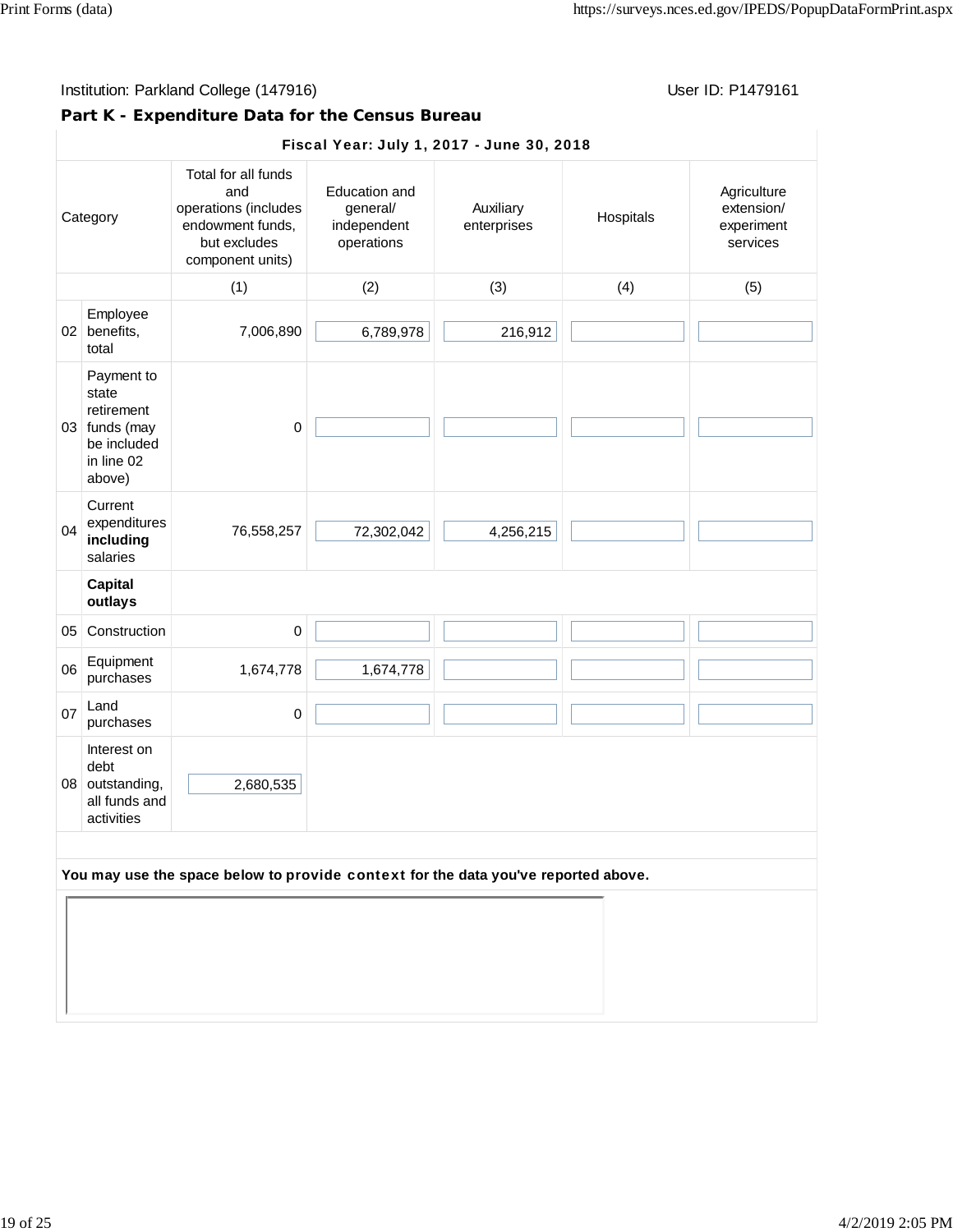#### Institution: Parkland College (147916) **Institution: Parkland College (147916**)

#### **Part L - Debt and Assets for Census Bureau, page 1**

## Fiscal Year: July 1, 2017 - June 30, 2018

| <b>Debt</b> |                                                         |            |
|-------------|---------------------------------------------------------|------------|
| Category    |                                                         | Amount     |
| 01          | Long-term debt outstanding at beginning of fiscal year  | 65,552,780 |
| 02          | Long-term debt issued during fiscal year                | 3,910,034  |
| 03          | Long-term debt retired during fiscal year               | 5,869,134  |
| 04          | Long-term debt outstanding at end of fiscal year        | 97,396,585 |
| 05          | Short-term debt outstanding at beginning of fiscal year | 4,187,669  |
| 06          | Short-term debt outstanding at end of fiscal year       | 7,332,952  |
|             |                                                         |            |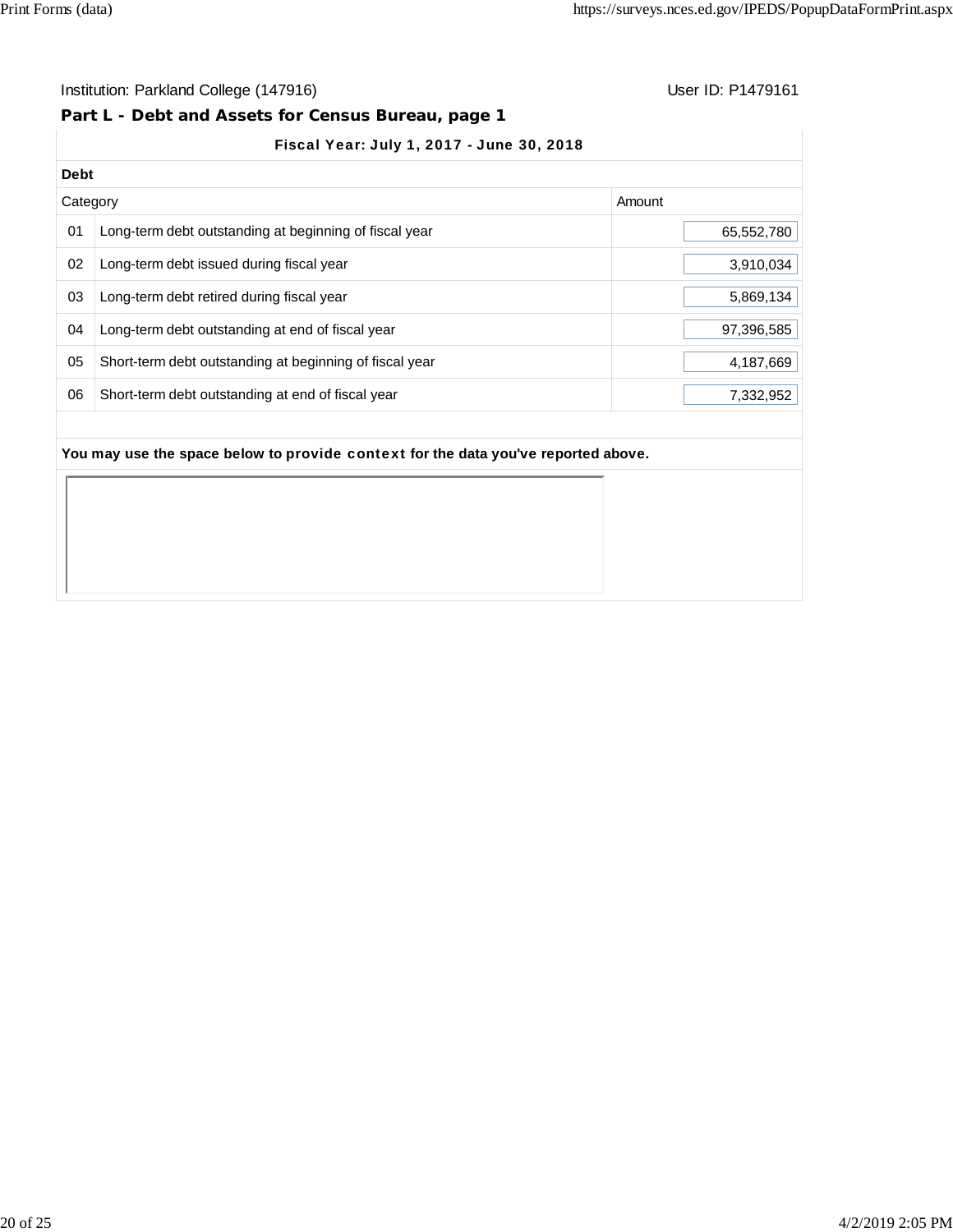# **Part L - Debt and Assets for Census Bureau, page 2**

|  |  | Fiscal Year: July 1, 2017 - June 30, 2018 |
|--|--|-------------------------------------------|
|  |  |                                           |

|    | <b>Assets</b>                                                                              |            |
|----|--------------------------------------------------------------------------------------------|------------|
|    | Category                                                                                   | Amount     |
| 07 | Total cash and security assets held at end of fiscal year in sinking or debt service funds |            |
| 08 | Total cash and security assets held at end of fiscal year in bond funds                    |            |
| 09 | Total cash and security assets held at end of fiscal year in all other funds               | 39,985,537 |
|    | You may use the space below to provide context for the data you've reported above.         |            |
|    |                                                                                            |            |
|    |                                                                                            |            |
|    |                                                                                            |            |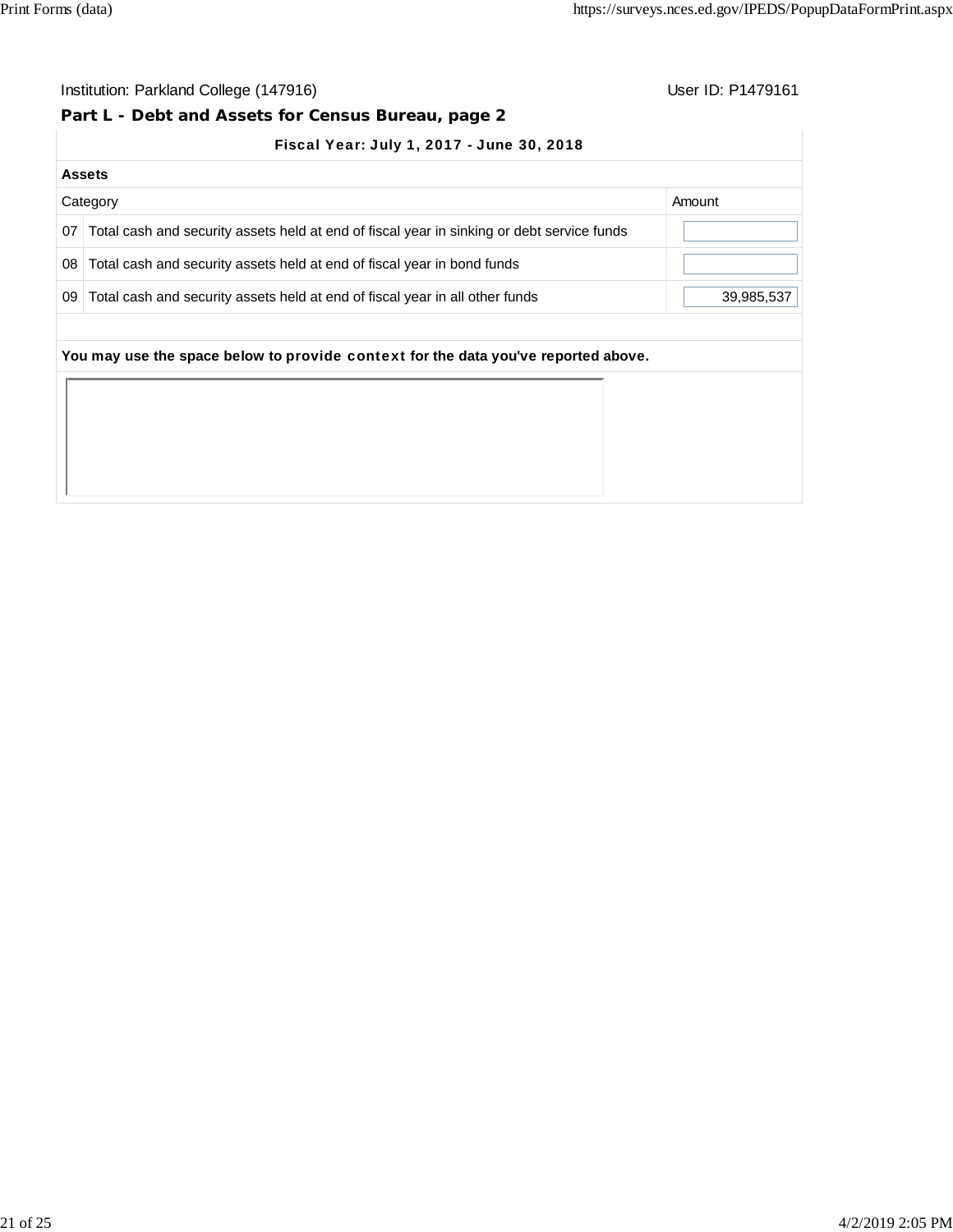| Institution: Parkland College (147916) |  |  |  |
|----------------------------------------|--|--|--|
|----------------------------------------|--|--|--|

User ID: P1479161

#### **Prepared by**

The name of the preparer is being collected so that we can follow up with the appropriate person in the event that there are questions concerning the data. The Keyholder will be copied on all email correspondence to other preparers.

The time it took to prepare this component is being collected so that we can continue to improve our estimate of the reporting burden associated with IPEDS. Please include in your estimate the time it took for you to review instructions, query and search data sources, complete and review the component, and submit the data through the Data Collection System.

Thank you for your assistance.

|        | This survey component was prepared by: |  |                             |                   |  |
|--------|----------------------------------------|--|-----------------------------|-------------------|--|
|        | Keyholder                              |  | <b>SFA Contact</b>          | <b>HR Contact</b> |  |
| ◉      | <b>Finance Contact</b>                 |  | Academic Library<br>Contact | Other             |  |
| Name:  | Dave Donsbach                          |  |                             |                   |  |
| Email: | ddonsbach@parkland.edu                 |  |                             |                   |  |

#### **How many staff from your institution only were involved in the data collection and reporting process of this survey component?**

2.00 Number of Staff (including yourself)

#### **How many hours did you and others from your institution only spend on each of the steps below when responding to this survey component?**

*Exclude the hours spent collecting data for state and other reporting purposes.*

| <b>Staff</b><br>member  | <b>Collecting Data</b><br><b>Needed</b> | <b>Revising Data to</b><br>Match<br><b>IPEDS Requirements</b> | <b>Entering Data</b> | <b>Revising and Locking</b><br><b>Data</b> |  |
|-------------------------|-----------------------------------------|---------------------------------------------------------------|----------------------|--------------------------------------------|--|
| Your office             | 6.00<br>hours                           | 3.50<br>hours                                                 | 2.00<br>hours        | 1.00<br>hours                              |  |
| <b>Other</b><br>offices | hours                                   | hours                                                         | hours                | hours                                      |  |
|                         |                                         |                                                               |                      |                                            |  |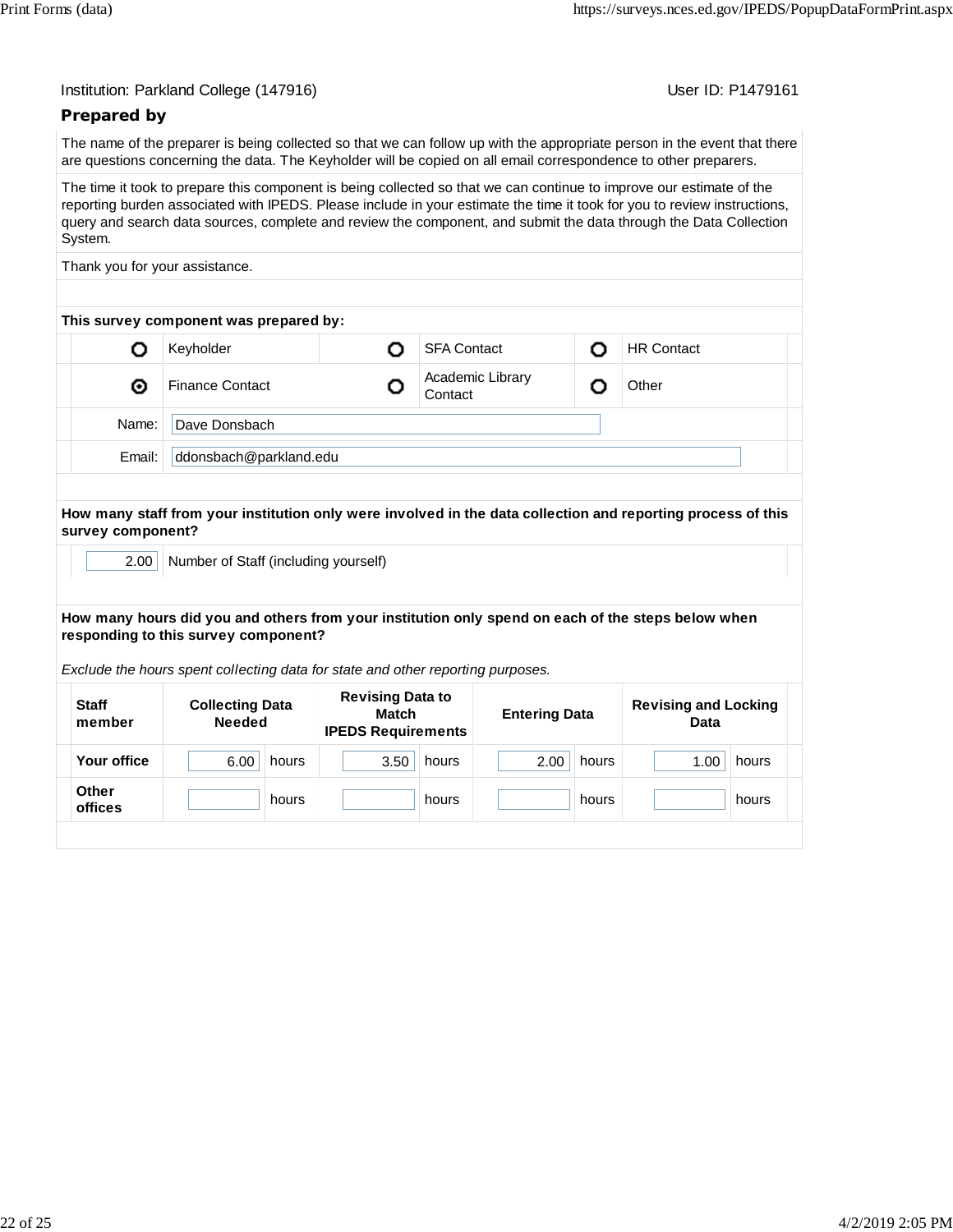Institution: Parkland College (147916) **Department College (1479161** User ID: P1479161

### **Summary**

## **Finance Survey Summary**

IPEDS collects important information regarding your institution. All data reported in IPEDS survey components become available in the IPEDS Data Center and appear as aggregated data in various Department of Education reports. Additionally, some of the reported data appears specifically for your institution through the College Navigator website and is included in your institution's Data Feedback Report (DFR). The purpose of this summary is to provide you an opportunity to view some of the data that, when accepted through the IPEDS quality control process, will appear on the College Navigator website and/or your DFR. College Navigator is updated approximately three months after the data collection period closes and Data Feedback Reports will be available through the **Data Center and sent to your institution's CEO** in November 2018.

Please review your data for accuracy. If you have questions about the data displayed below after reviewing the data reported on the survey screens, please contact the IPEDS Help Desk at: 1-877-225-2568 or ipedshelp@rti.org.

| <b>Core Revenues</b>                 |                        |                                   |                                     |  |  |  |  |
|--------------------------------------|------------------------|-----------------------------------|-------------------------------------|--|--|--|--|
| <b>Revenue Source</b>                | <b>Reported values</b> | Percent of total core<br>revenues | Core revenues per FTE<br>enrollment |  |  |  |  |
| Tuition and fees                     | \$20,707,270           | 19%                               | \$3,975                             |  |  |  |  |
| State appropriations                 | \$4,500,747            | 4%                                | \$864                               |  |  |  |  |
| Local appropriations                 | \$30,984,927           | 29%                               | \$5,947                             |  |  |  |  |
| Government grants and contracts      | \$22,948,582           | 22%                               | \$4,405                             |  |  |  |  |
| Private gifts, grants, and contracts | \$21,382,973           | 20%                               | \$4,104                             |  |  |  |  |
| Investment income                    | \$415,851              | 0%                                | \$80                                |  |  |  |  |
| Other core revenues                  | \$5,335,387            | 5%                                | \$1,024                             |  |  |  |  |
| Total core revenues                  | \$106,275,737          | 100%                              | \$20,398                            |  |  |  |  |
|                                      |                        |                                   |                                     |  |  |  |  |
| Total revenues                       | \$110,306,207          |                                   | \$21,172                            |  |  |  |  |

Other core revenues include federal appropriations; sales and services of educational activities; other operating and nonoperating sources; and other revenues and additions (e.g., capital appropriations, capital grants and gifts, etc.). Core revenues exclude revenues from auxiliary enterprises (e.g., bookstores, dormitories), hospitals, and independent operations. For institutions reporting in Full parent/child relationships, core revenues per FTE enrollment amounts will not be allocated to child institutions.

| <b>Core Expenses</b>    |                        |                                   |                                     |  |  |  |  |  |
|-------------------------|------------------------|-----------------------------------|-------------------------------------|--|--|--|--|--|
| <b>Expense function</b> | <b>Reported values</b> | Percent of total core<br>expenses | Core expenses per FTE<br>enrollment |  |  |  |  |  |
| Instruction             | \$36,422,178           | 34%                               | \$6,991                             |  |  |  |  |  |
| Research                | \$0                    | 0%                                | \$0                                 |  |  |  |  |  |
| Public service          | \$3,302,761            | 3%                                | \$634                               |  |  |  |  |  |
| Academic support        | \$8,322,378            | 8%                                | \$1,597                             |  |  |  |  |  |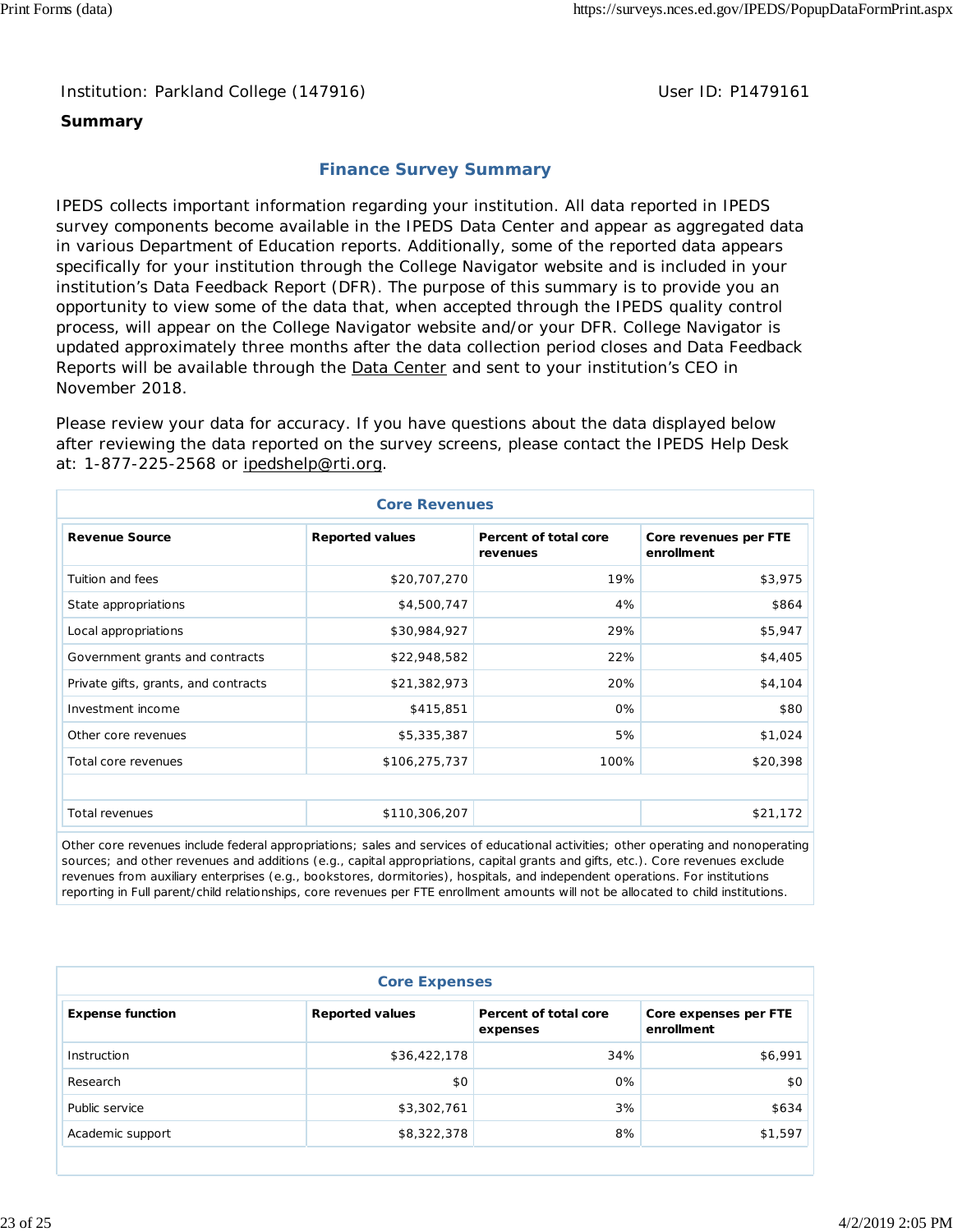| \$17,614,861  | 16%  | \$3,381  |
|---------------|------|----------|
| \$6,639,864   | 6%   | \$1,274  |
| \$35,770,370  | 33%  | \$6,866  |
| \$108,072,412 | 100% | \$20,743 |
|               |      |          |
| \$112,328,627 |      | \$21,560 |
|               |      |          |

Other core expenses include scholarships and fellowships, net of discounts and allowances, and other expenses. Core expenses exclude expenses from auxiliary enterprises (e.g., bookstores, dormitories), hospitals, and independent operations. For institutions reporting in Full parent/child relationships, core expenses per FTE enrollment amounts will not be allocated to child institutions.

| <b>Calculated value</b> |       |
|-------------------------|-------|
| <b>FTE</b> enrollment   | 5,210 |

The full-time equivalent (FTE) enrollment used in this report is the sum of the institution's FTE undergraduate enrollment and FTE graduate enrollment (as calculated from or reported on the 12-month Enrollment component). FTE is estimated using 12 month instructional activity (credit and/or contact hours). All doctor's degree students are reported as graduate students.